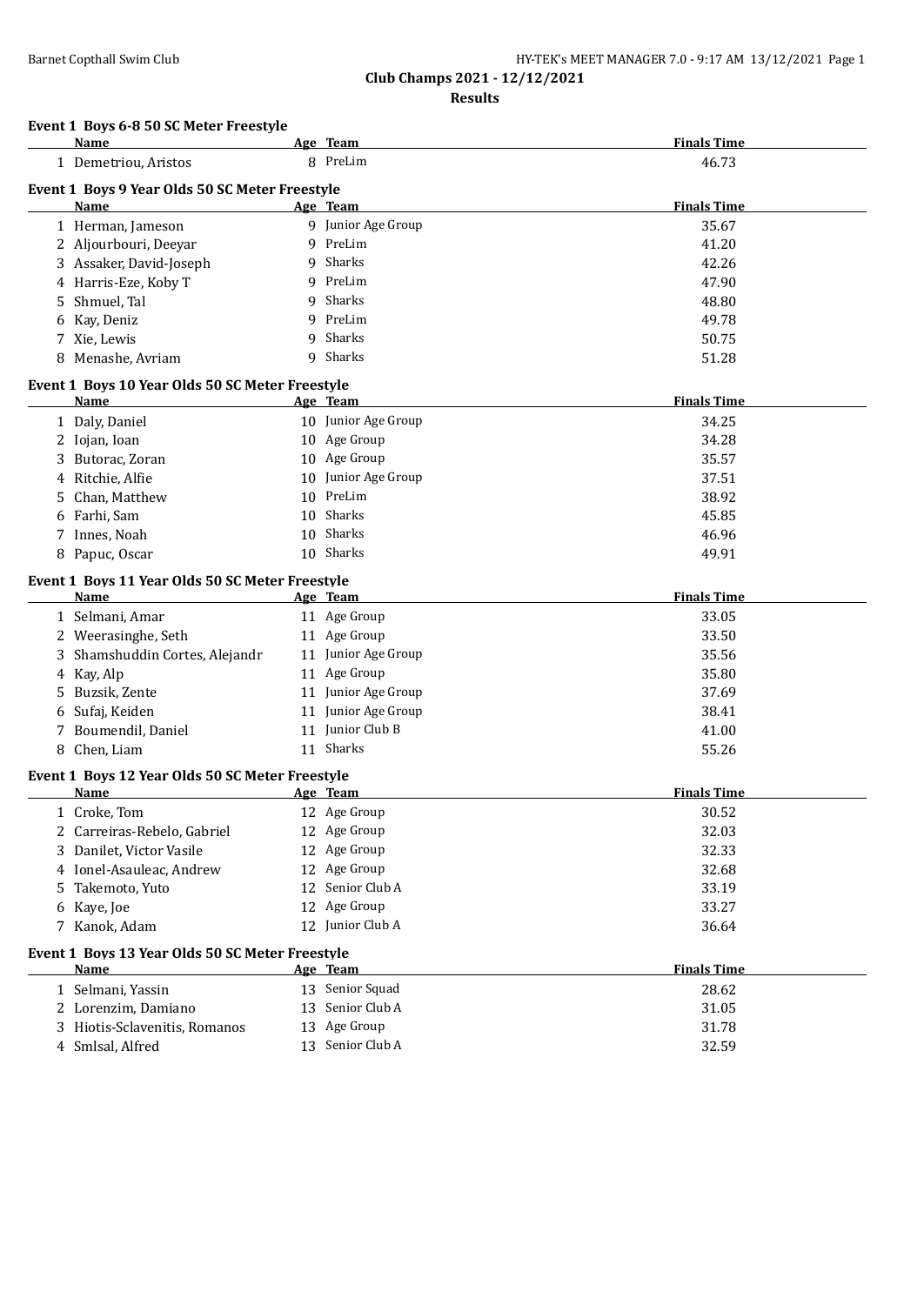|    | (Event 1 Boys 13 Year Olds 50 SC Meter Freestyle)<br>Name |    | Age Team           | <b>Finals Time</b> |
|----|-----------------------------------------------------------|----|--------------------|--------------------|
|    | --- Jelbaoui, Amir                                        |    | 13 Senior Club A   | DQ                 |
|    | 4.4 Start before starting signal                          |    |                    |                    |
|    | Event 1 Boys 14 Year Olds 50 SC Meter Freestyle           |    |                    |                    |
|    | Name                                                      |    | Age Team           | <b>Finals Time</b> |
|    | 1 Flynn, Thomas                                           |    | 14 Senior Squad    | 26.14              |
|    | 2 Sinnott, Dante                                          |    | 14 Senior Squad    | 26.99              |
|    | 3 Harris-Eze, Kene                                        |    | 14 Senior Squad    | 27.05              |
|    | 4 Daryanani, Jai                                          |    | 14 Senior Club A   | 27.83              |
|    | Event 1 Boys 15 Year Olds 50 SC Meter Freestyle           |    |                    |                    |
|    | Name                                                      |    | Age Team           | <b>Finals Time</b> |
|    | 1 Tomkins, Jake                                           |    | 15 Senior Squad    | 25.92              |
|    | 2 Smlsal, Albert                                          |    | 15 Senior Club A   | 29.12              |
|    | 3 Assaker, Brayan                                         |    | 15 Senior Club B   | 30.25              |
|    | 4 Bilyashevych, Markian                                   |    | 15 Senior Club A   | 32.18              |
|    | Event 1 Boys 16 & Over 50 SC Meter Freestyle              |    |                    |                    |
|    | Name                                                      |    | Age Team           | <b>Finals Time</b> |
|    | 1 Bartos, Matej                                           |    | 17 Senior Squad    | 25.57              |
|    | 2 Kaye, James                                             |    | 16 Senior Squad    | 26.21              |
| 3  | Quiddington, Harvey                                       |    | 17 Senior Squad    | 26.73              |
|    | Event 2 Girls 6-8 50 SC Meter Freestyle                   |    |                    |                    |
|    | Name                                                      |    | Age Team           | <b>Finals Time</b> |
|    | 1 Hedger, Isabelle                                        |    | 8 PreLim           | 42.67              |
|    | 2 Nikova, Ellie                                           |    | 8 PreLim           | 45.50              |
| 3  | Delija, Sara                                              | 8  | Sharks             | 54.32              |
|    | 4 Koufi, Camilla                                          | 8  | Sharks             | 54.58              |
|    | --- Adomaite, Mila                                        | 8  | Sharks             | DQ                 |
|    | 5.2 Did not touch the wall at the turn or finish          |    |                    |                    |
|    | Event 2 Girls 9 Year Olds 50 SC Meter Freestyle           |    |                    |                    |
|    | Name                                                      |    | <u>Age Team</u>    | <b>Finals Time</b> |
|    | 1 Mirza, Amelie                                           |    | 9 Age Group        | 35.77              |
|    | 2 Onobrauche, Sara                                        |    | 9 PreLim           | 38.21              |
| 3  | Osele, Isabella                                           | 9. | PreLim             | 39.11              |
|    | 4 Escobar Reina, Kayla S                                  |    | 9 Junior Age Group | 40.97              |
|    | 5 Peet, Indigo                                            |    | 9 PreLim           | 41.90              |
| 6  | Rayan, Aleeza                                             |    | 9 PreLim           | 43.82              |
| 7  | Shah, Sareena                                             |    | 9 PreLim           | 44.08              |
| 8  | Menashe, Racheli                                          |    | 9 PreLim           | 45.03              |
| 9  | Takemoto, Kanon                                           |    | 9 PreLim           | 46.44              |
|    | Lutescu, Rebecca                                          |    | 9 PreLim           | 51.59              |
| 10 |                                                           |    |                    |                    |
|    |                                                           |    |                    |                    |
|    | Event 2 Girls 10 Year Olds 50 SC Meter Freestyle<br>Name  |    | Age Team           | <b>Finals Time</b> |
|    |                                                           |    | 10 Age Group       |                    |
|    | 1 Nosinova, Sofia                                         |    | 10 Age Group       | 33.45<br>34.31     |
| 3  | 2 Jelbaoui, Leyla                                         |    | 10 Age Group       | 37.33              |
| 4  | Hayakawa, Jui                                             | 10 | Junior Age Group   |                    |
| 5  | Anyanwu, Greatwin<br>Mew, Ellie                           | 10 | Junior Age Group   | 37.87<br>38.11     |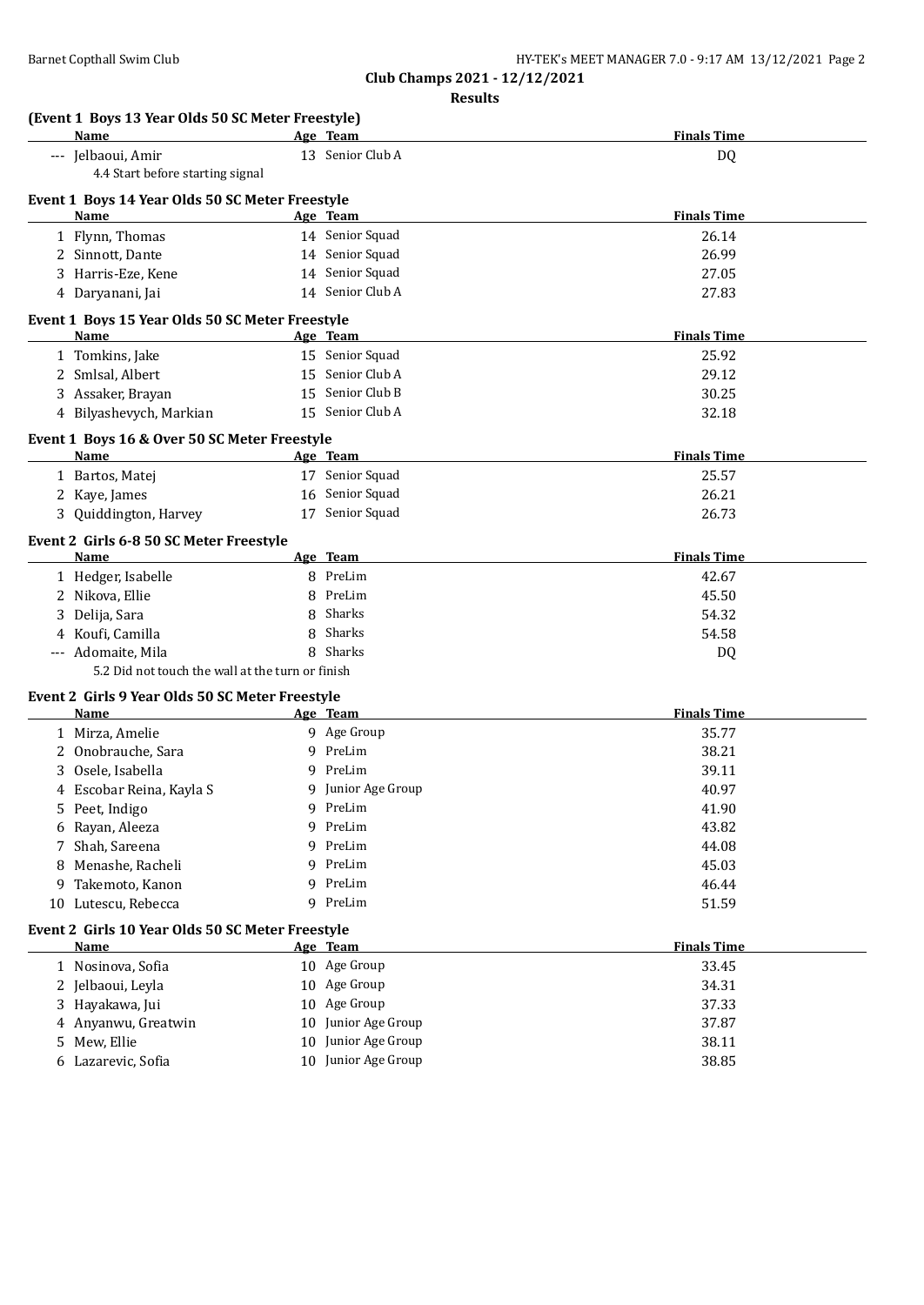# **(Event 2 Girls 10 Year Olds 50 SC Meter Freestyle)**

|    | Name                                                     |    | Age Team            | <b>Finals Time</b> |
|----|----------------------------------------------------------|----|---------------------|--------------------|
|    | 7 Demetriou, Sofia                                       |    | 10 Junior Age Group | 39.76              |
| 8  | Nastiuc Blanar, Roberta                                  |    | 10 PreLim           | 42.41              |
|    | 9 Kaye, Ava                                              |    | 10 PreLim           | 44.25              |
|    | 10 Soni, Gia                                             |    | 10 PreLim           | 45.85              |
| 11 | Kent, Isla                                               | 10 | Sharks              | 48.50              |
|    | 12 Kent, Amelie                                          | 10 | Sharks              | 50.44              |
| 13 | Dinisoara, Anna Bella                                    | 10 | Sharks              | 52.11              |
|    | 14 Nikoukar-Mojarad, Persis                              | 10 | Sharks              | 53.26              |
|    | 15 Makhammadieva, Sophie                                 |    | 10 Sharks           | 54.02              |
|    | Event 2 Girls 11 Year Olds 50 SC Meter Freestyle         |    |                     |                    |
|    | Name                                                     |    | Age Team            | <b>Finals Time</b> |
|    | 1 Olszewska, Nadia                                       |    | 11 Age Group        | 32.63              |
|    | 2 Hayakawa, Mei                                          |    | 11 Age Group        | 34.48              |
|    | 3 Alden, Amelia                                          |    | 11 Age Group        | 35.50              |
|    | 4 Veingard, Amelia                                       |    | 11 Junior Age Group | 37.22              |
|    | 5 Woolfe, Sophia                                         |    | 11 PreLim           | 41.56              |
| 6  | Shah, Tara                                               |    | 11 Junior Club B    | 45.99              |
|    |                                                          |    |                     |                    |
|    | Event 2 Girls 12 Year Olds 50 SC Meter Freestyle<br>Name |    | Age Team            | <b>Finals Time</b> |
|    | 1 Onobrauche, Malaika                                    |    | 12 Senior Squad     | 30.38              |
|    | 2 Adelaja, Moroti                                        |    | 12 Senior Club A    | 31.24              |
|    | 3 Elias, Antonia                                         |    | 12 Age Group        | 31.29              |
| 4  | Longhurst, Freya                                         |    | 12 Age Group        | 32.65              |
| 5. | Panayi, Zoe                                              |    | 12 Age Group        | 32.87              |
| 6  | Cucu, Olivia                                             |    | 12 Age Group        | 33.18              |
|    | 7 Bavishi, Shreya                                        |    | 12 Age Group        | 33.50              |
| 8  | Shmuel, Nili                                             |    | 12 Senior Club B    | 35.23              |
|    |                                                          |    |                     |                    |
|    | Event 2 Girls 13 Year Olds 50 SC Meter Freestyle<br>Name |    | Age Team            | <b>Finals Time</b> |
|    | 1 Naranjo, Constanze                                     |    | 13 Senior Squad     | 30.03              |
|    | 2 Manlegro, Gianna                                       |    | 13 Age Group        | 35.36              |
|    |                                                          |    |                     |                    |
|    | Event 2 Girls 14 Year Olds 50 SC Meter Freestyle         |    |                     |                    |
|    | Name                                                     |    | Age Team            | <b>Finals Time</b> |
|    | 1 Chadwick, Ellie                                        |    | 14 Senior Squad     | 28.49              |
|    | 2 Josephs, Anya                                          |    | 14 Senior Club A    | 33.13              |
|    | Event 2 Girls 15 Year Olds 50 SC Meter Freestyle         |    |                     |                    |
|    | Name                                                     |    | Age Team            | <b>Finals Time</b> |
|    | 1 Bernholt, Tsala                                        |    | 15 Senior Squad     | 27.88              |
|    | 2 Adelaja, Toluwani                                      |    | 15 Senior Squad     | 28.45              |
|    | 3 Mew, Lauren                                            |    | 15 Age Group        | 28.55              |
|    | Event 2 Girls 16 & Over 50 SC Meter Freestyle            |    |                     |                    |
|    | <b>Name</b>                                              |    | Age Team            | <b>Finals Time</b> |
|    | 1 Arundale, Jessica                                      |    | 16 Senior Squad     | 29.96              |
|    | 2 Chadwick, Isobel                                       |    | 17 Senior Squad     | 29.98              |
|    | 3 Hobsley, Jo                                            |    | 17 Senior Squad     | 29.99              |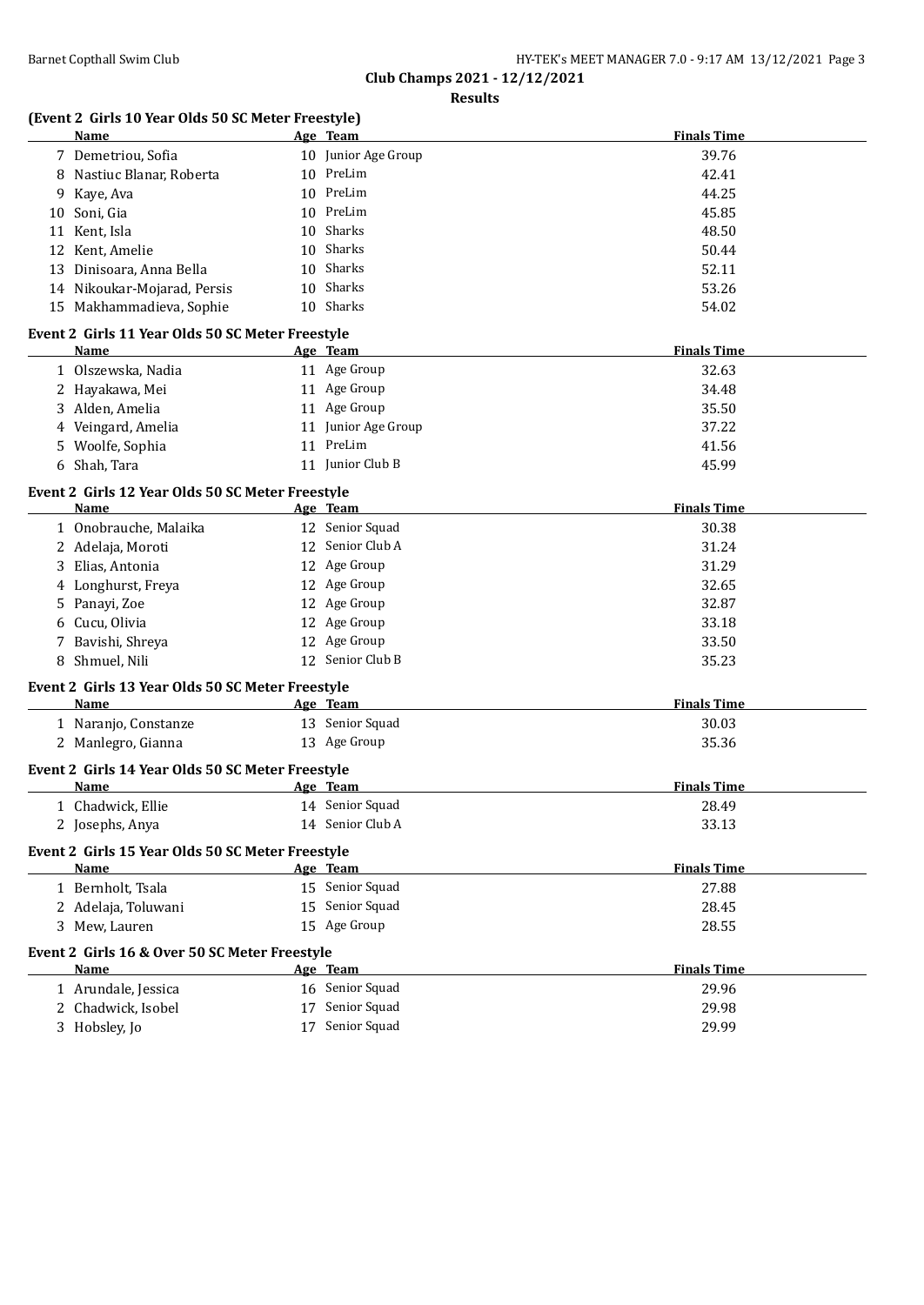| HY-TEK's MEET MANAGER 7.0 - 9:17 AM 13/12/2021 Page 4 |  |  |
|-------------------------------------------------------|--|--|
|                                                       |  |  |

**Club Champs 2021 - 12/12/2021**

**Results**

| <b>EVEILLY DUVS 0-0 TOO SC MELET DULLETIN</b>   |  |          |  |  |  |
|-------------------------------------------------|--|----------|--|--|--|
| Name                                            |  | Age Team |  |  |  |
| 1 Demetriou, Aristos                            |  | PreLim   |  |  |  |
| $1:11.11$ $2:34.18$                             |  |          |  |  |  |
|                                                 |  |          |  |  |  |
| Event 3 Boys 9 Year Olds 100 SC Meter Butterfly |  |          |  |  |  |
| Name                                            |  | Age Team |  |  |  |
| 1 Assaker, David-Joseph                         |  | Sharks   |  |  |  |

# **Event 3 Boys 6-8 100 SC Meter Butterfly**

| Name                                             | Age Team                                                                                               | <b>Finals Time</b> |
|--------------------------------------------------|--------------------------------------------------------------------------------------------------------|--------------------|
| 1 Demetriou, Aristos                             | 8 PreLim                                                                                               | 2:34.18            |
| 1:11.11<br>2:34.18                               |                                                                                                        |                    |
| Event 3 Boys 9 Year Olds 100 SC Meter Butterfly  |                                                                                                        |                    |
| Name                                             | Age Team                                                                                               | <b>Finals Time</b> |
| 1 Assaker, David-Joseph<br>55.58<br>2:18.70      | 9 Sharks                                                                                               | 2:18.70            |
| 2 Aljourbouri, Deeyar<br>1:06.23<br>2:23.14      | 9 PreLim                                                                                               | 2:23.14            |
| Menashe, Avriam<br>$---$<br>1:21.84<br>DQ        | 9 Sharks<br>8.4 Did not touch at turn or finish with both hands or touch not simultaneous or hands sep | DQ                 |
| Event 3 Boys 10 Year Olds 100 SC Meter Butterfly |                                                                                                        |                    |
| Name                                             | Age Team                                                                                               | <b>Finals Time</b> |
| 1 Butorac, Zoran<br>43.54<br>1:33.34             | 10 Age Group                                                                                           | 1:33.34            |
| 2 Daly, Daniel<br>42.56<br>1:43.13               | 10 Junior Age Group                                                                                    | 1:43.13            |
| 3 Ritchie, Alfie<br>51.64<br>1:47.18             | Junior Age Group<br>10.                                                                                | 1:47.18            |
| 4 Chan, Matthew                                  | 10 PreLim                                                                                              | 1:56.61            |

--- Innes, Noah 10 Sharks DQ 8.3 Movements of the legs not simultaneous or alternating movement of legs or feet 1:00.89 DQ

52.16 1:56.61

# **Event 3 Boys 11 Year Olds 100 SC Meter Butterfly**

| Name                                               |    | Age Team                                                                                                | <b>Finals Time</b> |
|----------------------------------------------------|----|---------------------------------------------------------------------------------------------------------|--------------------|
| 1 Selmani, Amar<br>36.98<br>1:21.26                |    | 11 Age Group                                                                                            | 1:21.26            |
| 2 Kay, Alp<br>1:39.10<br>42.86                     | 11 | Age Group                                                                                               | 1:39.10            |
| 3 Shamshuddin Cortes, Alejandr<br>1:40.43<br>43.95 |    | Junior Age Group                                                                                        | 1:40.43            |
| 4 Sufaj, Keiden<br>1:51.93<br>52.71                | 11 | Junior Age Group                                                                                        | 1:51.93            |
| --- Weerasinghe, Seth                              | 11 | Age Group<br>8.4 Did not touch at turn or finish with both hands or touch not simultaneous or hands sep | DQ                 |

48.89 DQ

## **Event 3 Boys 12 Year Olds 100 SC Meter Butterfly**

| Name                                            | Age Team     | <b>Finals Time</b> |
|-------------------------------------------------|--------------|--------------------|
| 1 Croke, Tom<br>34.80<br>1:13.53                | 12 Age Group | 1:13.53            |
| 2 Carreiras-Rebelo, Gabriel<br>38.77<br>1:20.57 | 12 Age Group | 1:20.57            |
| 3 Danilet, Victor Vasile<br>1:21.17<br>39.26    | 12 Age Group | 1:21.17            |
| 4 Ionel-Asauleac, Andrew<br>1:22.07<br>39.22    | 12 Age Group | 1:22.07            |
| 5 Kaye, Joe<br>40.38<br>1:24.19                 | 12 Age Group | 1:24.19            |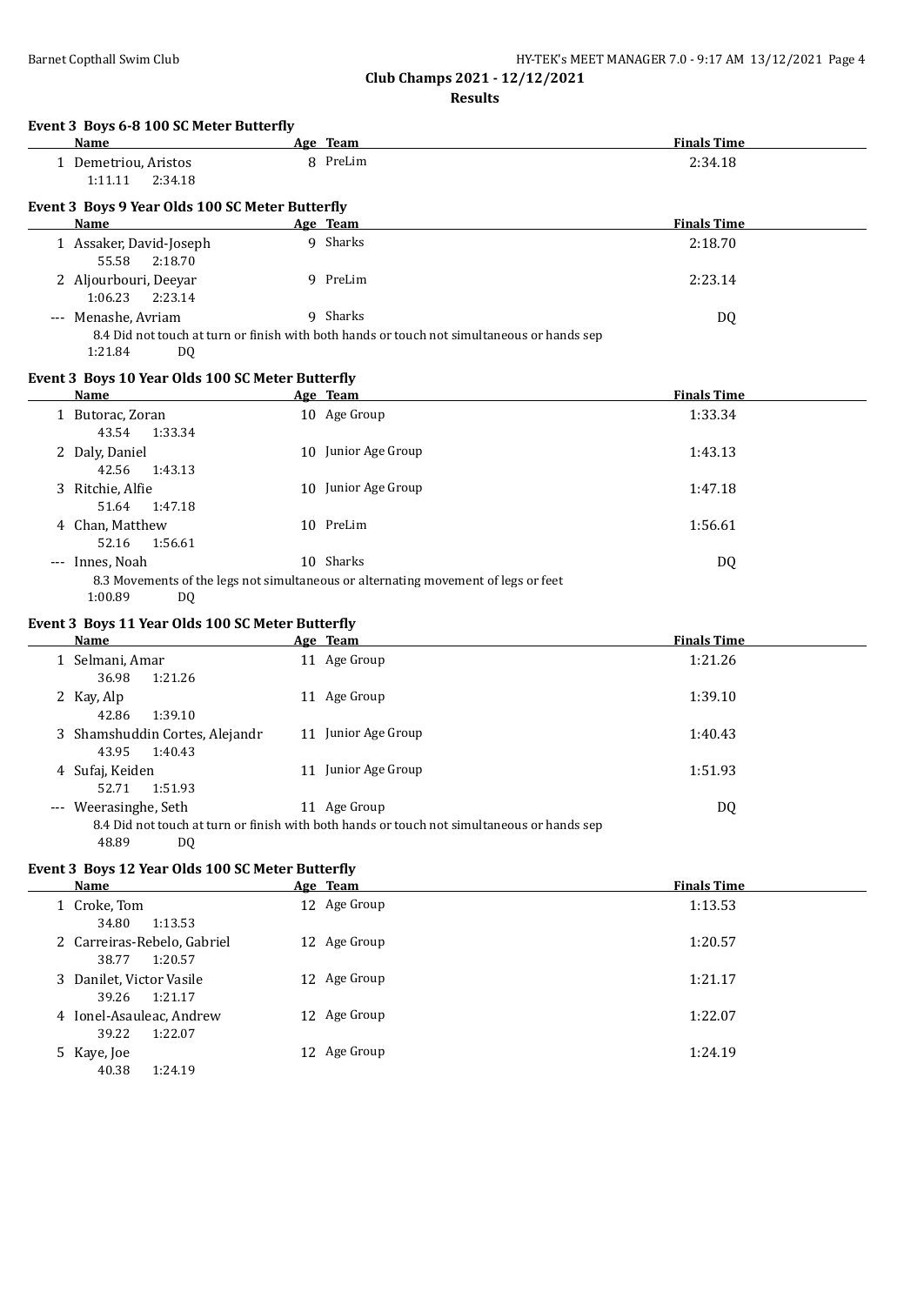| <b>Name</b>                    | (Event 3 Boys 12 Year Olds 100 SC Meter Butterfly) | Age Team                                                                                   | <b>Finals Time</b> |
|--------------------------------|----------------------------------------------------|--------------------------------------------------------------------------------------------|--------------------|
| --- Kanok, Adam                |                                                    | 12 Junior Club A                                                                           | <b>DQ</b>          |
| 50.42                          | <b>DQ</b>                                          | 8.4 Did not touch at turn or finish with both hands or touch not simultaneous or hands sep |                    |
| Name                           | Event 3 Boys 13 Year Olds 100 SC Meter Butterfly   | Age Team                                                                                   | <b>Finals Time</b> |
| 1 Selmani, Yassin              |                                                    | 13 Senior Squad                                                                            | 1:09.07            |
| 33.83                          | 1:09.07                                            |                                                                                            |                    |
| 2 Jelbaoui, Amir<br>32.64      | 1:14.68                                            | 13 Senior Club A                                                                           | 1:14.68            |
| 3 Smlsal, Alfred<br>41.76      | 1:30.94                                            | 13 Senior Club A                                                                           | 1:30.94            |
|                                | Event 3 Boys 14 Year Olds 100 SC Meter Butterfly   |                                                                                            |                    |
| Name                           |                                                    | Age Team                                                                                   | <b>Finals Time</b> |
| 1 Flynn, Thomas<br>28.68       | 1:00.95                                            | 14 Senior Squad                                                                            | 1:00.95            |
| 2 Sinnott, Dante<br>30.90      | 1:03.70                                            | 14 Senior Squad                                                                            | 1:03.70            |
| 3 Harris-Eze, Kene<br>32.59    | 1:06.23                                            | 14 Senior Squad                                                                            | 1:06.23            |
| 4 Daryanani, Jai<br>32.78      | 1:08.07                                            | 14 Senior Club A                                                                           | 1:08.07            |
|                                | Event 3 Boys 15 Year Olds 100 SC Meter Butterfly   |                                                                                            |                    |
| <b>Name</b>                    |                                                    | Age Team                                                                                   | <b>Finals Time</b> |
| 1 Tomkins, Jake<br>29.13       | 1:02.85                                            | 15 Senior Squad                                                                            | 1:02.85            |
| 2 Assaker, Brayan<br>35.28     | 1:21.39                                            | 15 Senior Club B                                                                           | 1:21.39            |
| 3 Smlsal, Albert<br>38.58      | 1:23.56                                            | 15 Senior Club A                                                                           | 1:23.56            |
|                                | Event 3 Boys 16 & Over 100 SC Meter Butterfly      |                                                                                            |                    |
| Name                           |                                                    | Age Team                                                                                   | <b>Finals Time</b> |
| 1 Kaye, James<br>29.28         | 1:00.98                                            | 16 Senior Squad                                                                            | 1:00.98            |
| 2 Quiddington, Harvey<br>28.89 | 1:01.15                                            | 17 Senior Squad                                                                            | 1:01.15            |
| 3 Bartos, Matej<br>29.28       | 1:03.73                                            | 17 Senior Squad                                                                            | 1:03.73            |
| 4 Drienovsky, Daniel<br>30.41  | 1:05.57                                            | 16 Senior Squad                                                                            | 1:05.57            |
|                                | Event 4 Girls 6-8 100 SC Meter Backstroke          |                                                                                            |                    |
| Name                           |                                                    | Age Team                                                                                   | <b>Finals Time</b> |
| 1 Hedger, Isabelle<br>54.63    | 1:52.19                                            | 8 PreLim                                                                                   | 1:52.19            |
| 2 Koufi, Camilla<br>1:02.33    | 2:06.23                                            | 8 Sharks                                                                                   | 2:06.23            |
| 3 Adomaite, Mila<br>1:04.46    | 2:15.80                                            | 8 Sharks                                                                                   | 2:15.80            |
| 4 Delija, Sara<br>1:08.58      | 2:21.02                                            | 8 Sharks                                                                                   | 2:21.02            |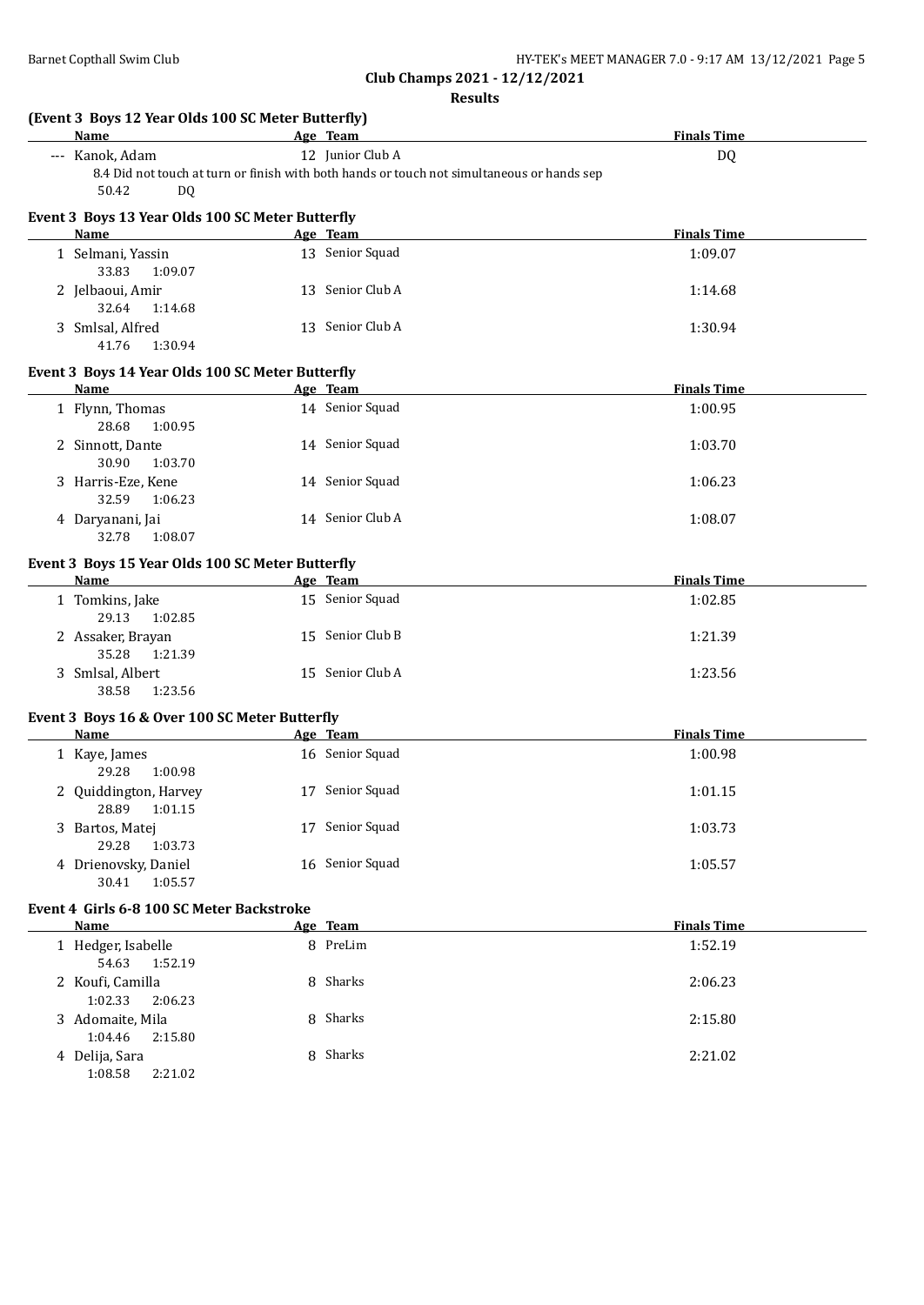| Barnet Copthall Swim Club | HY-TEK's MEET MANAGER 7.0 - 9:17 AM 13/12/2021 Page 6 |  |
|---------------------------|-------------------------------------------------------|--|
|---------------------------|-------------------------------------------------------|--|

**Club Champs 2021 - 12/12/2021**

## **Results**

# **(Event 4 Girls 6-8 100 SC Meter Backstroke)**

| Name              | Team<br>Age                                | <b>Finals Time</b> |
|-------------------|--------------------------------------------|--------------------|
| --- Nikova, Ellie | 8 PreLim                                   | D <sub>0</sub>     |
|                   | 6.4 Did not touch the wall during the turn |                    |
| 52.86<br>DO       |                                            |                    |

# **Event 4 Girls 9 Year Olds 100 SC Meter Backstroke**

|       | Name                                                             | Age Team           | <b>Finals Time</b> |
|-------|------------------------------------------------------------------|--------------------|--------------------|
|       | 1 Mirza, Amelie<br>1:28.48<br>43.00                              | 9 Age Group        | 1:28.48            |
|       | 2 Escobar Reina, Kayla S<br>45.98<br>1:35.95                     | 9 Junior Age Group | 1:35.95            |
|       | 3 Osele, Isabella<br>49.32<br>1:41.29                            | 9 PreLim           | 1:41.29            |
|       | 4 Rayan, Aleeza<br>51.93<br>1:45.97                              | 9 PreLim           | 1:45.97            |
|       | 5 Shah, Sareena<br>52.53<br>1:48.07                              | 9 PreLim           | 1:48.07            |
|       | 6 Takemoto, Kanon<br>54.47<br>1:52.74                            | 9 PreLim           | 1:52.74            |
|       | 7 Lutescu, Rebecca<br>55.36<br>1:58.68                           | 9 PreLim           | 1:58.68            |
|       | --- Peet, Indigo<br>6.5 Not on the back at finish                | 9 PreLim           | DQ                 |
| $---$ | 47.44<br>DQ<br>Menashe, Racheli<br>6.5 Not on the back at finish | 9 PreLim           | DQ                 |

## **Event 4 Girls 10 Year Olds 100 SC Meter Backstroke**

56.42 DQ

| <b>Name</b>                                   | Age Team            | <b>Finals Time</b> |
|-----------------------------------------------|---------------------|--------------------|
| 1 Nosinova, Sofia<br>1:24.56<br>40.33         | 10 Age Group        | 1:24.56            |
| 2 Jelbaoui, Leyla<br>43.81<br>1:28.51         | 10 Age Group        | 1:28.51            |
| 3 Hayakawa, Jui<br>1:30.25<br>43.94           | 10 Age Group        | 1:30.25            |
| 4 Anyanwu, Greatwin<br>44.87<br>1:37.09       | 10 Junior Age Group | 1:37.09            |
| 5 Lazarevic, Sofia<br>1:40.42<br>48.41        | 10 Junior Age Group | 1:40.42            |
| 6 Demetriou, Sofia<br>46.90<br>1:40.69        | 10 Junior Age Group | 1:40.69            |
| 7 Nastiuc Blanar, Roberta<br>49.65<br>1:42.25 | 10 PreLim           | 1:42.25            |
| 8 Mew, Ellie<br>50.87<br>1:45.17              | 10 Junior Age Group | 1:45.17            |
| 9 Kaye, Ava<br>53.41<br>1:52.93               | 10 PreLim           | 1:52.93            |
| 10 Soni, Gia<br>1:56.73<br>53.65              | 10 PreLim           | 1:56.73            |
| 11 Kent, Isla<br>1:59.96<br>56.62             | 10 Sharks           | 1:59.96            |
| 12 Kent, Amelie<br>1:01.49<br>2:09.44         | 10 Sharks           | 2:09.44            |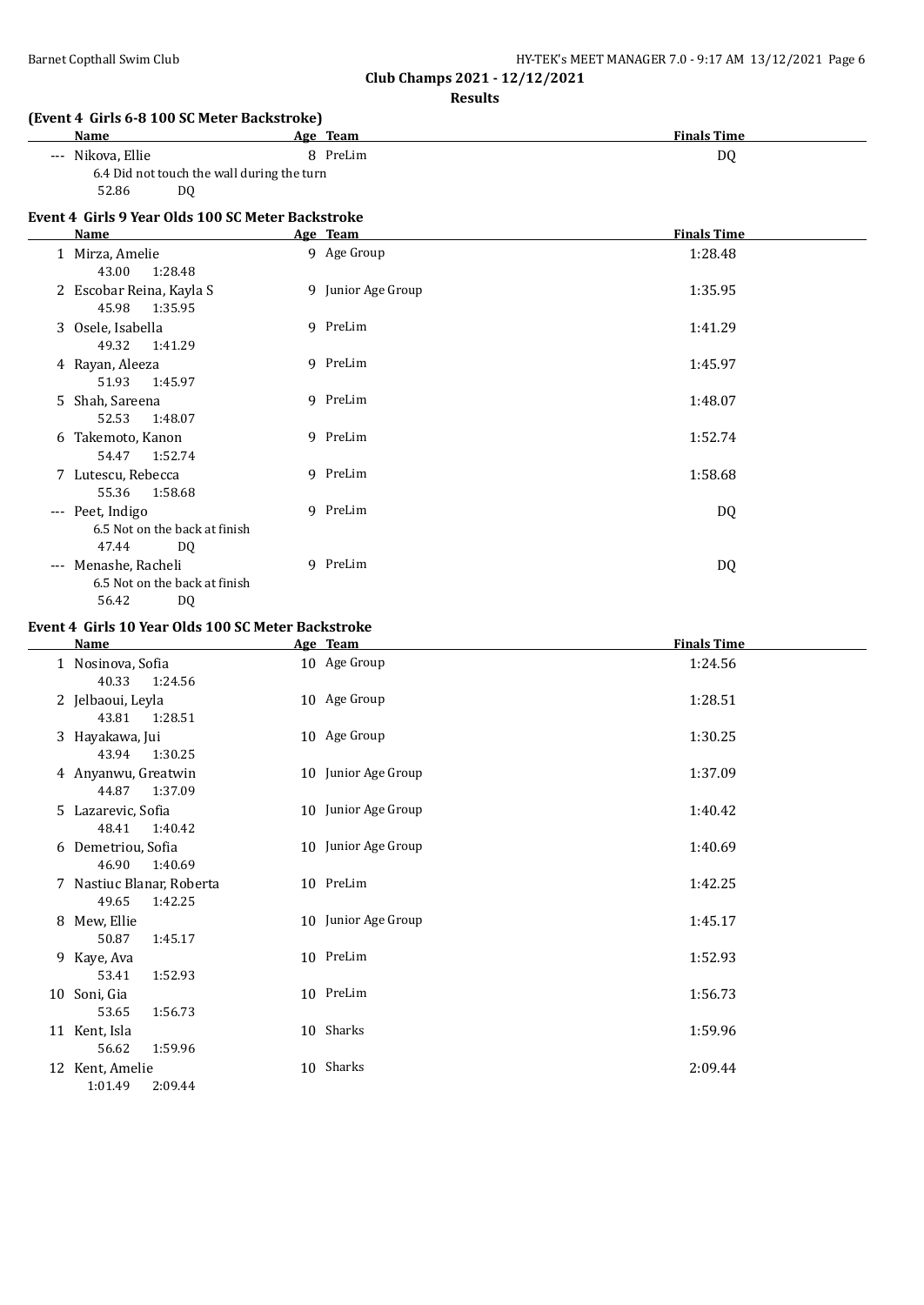**(Event 4 Girls 10 Year Olds 100 SC Meter Backstroke)**

| <b>Name</b>                                                                                        |  | Age Team                    | <b>Finals Time</b> |  |  |
|----------------------------------------------------------------------------------------------------|--|-----------------------------|--------------------|--|--|
| 13 Makhammadieva, Sophie<br>1:04.18<br>2:15.49                                                     |  | 10 Sharks                   | 2:15.49            |  |  |
| --- Dinisoara, Anna Bella<br>6.5 Not on the back at finish<br>56.49<br><b>DQ</b>                   |  | 10 Sharks                   | DQ                 |  |  |
| --- Nikoukar-Mojarad, Persis<br>6.4 Did not touch the wall during the turn<br>1:00.84<br><b>DQ</b> |  | 10 Sharks                   | DQ                 |  |  |
| Event 4 Girls 11 Year Olds 100 SC Meter Backstroke<br><b>Name</b>                                  |  | Age Team                    | <b>Finals Time</b> |  |  |
| 1 Olszewska, Nadia<br>39.27<br>1:21.99                                                             |  | 11 Age Group                | 1:21.99            |  |  |
| 2 Hayakawa, Mei<br>40.93<br>1:25.93                                                                |  | 11 Age Group                | 1:25.93            |  |  |
| 3 Alden, Amelia<br>42.08<br>1:26.41                                                                |  | 11 Age Group                | 1:26.41            |  |  |
| 4 Veingard, Amelia<br>43.66<br>1:32.81                                                             |  | 11 Junior Age Group         | 1:32.81            |  |  |
| 5 Woolfe, Sophia<br>47.24<br>1:37.54                                                               |  | 11 PreLim                   | 1:37.54            |  |  |
| 6 Shah, Tara<br>1:50.12<br>51.74                                                                   |  | 11 Junior Club B            | 1:50.12            |  |  |
| Event 4 Girls 12 Year Olds 100 SC Meter Backstroke<br>Name                                         |  | Age Team                    | <b>Finals Time</b> |  |  |
| 1 Hudszky, Emily<br>39.41<br>1:21.12                                                               |  | 12 Age Group                | 1:21.12            |  |  |
| 2 Bavishi, Shreya<br>39.31<br>1:21.54                                                              |  | 12 Age Group                | 1:21.54            |  |  |
| 3 Elias, Antonia<br>39.52<br>1:21.70                                                               |  | 12 Age Group                | 1:21.70            |  |  |
| 4 Cucu, Olivia<br>40.98<br>1:22.78                                                                 |  | 12 Age Group                | 1:22.78            |  |  |
| 5 Longhurst, Freya<br>40.90<br>1:24.87                                                             |  | 12 Age Group                | 1:24.87            |  |  |
| --- Shmuel, Nili<br>6.5 Not on the back at finish<br>DQ<br>42.31                                   |  | 12 Senior Club B            | DQ                 |  |  |
| Event 4 Girls 13 Year Olds 100 SC Meter Backstroke<br>Name                                         |  | Age Team                    | <b>Finals Time</b> |  |  |
| 1 Manlegro, Gianna<br>43.27<br>1:31.20                                                             |  | 13 Age Group                | 1:31.20            |  |  |
| Event 4 Girls 14 Year Olds 100 SC Meter Backstroke<br>Name                                         |  | Age Team                    | <b>Finals Time</b> |  |  |
| 1 Chadwick, Ellie<br>33.16<br>1:08.04                                                              |  | 14 Senior Squad             | 1:08.04            |  |  |
| Event 4 Girls 15 Year Olds 100 SC Meter Backstroke                                                 |  |                             | <b>Finals Time</b> |  |  |
| Name<br>1 Adelaja, Toluwani<br>33.30<br>1:10.48                                                    |  | Age Team<br>15 Senior Squad | 1:10.48            |  |  |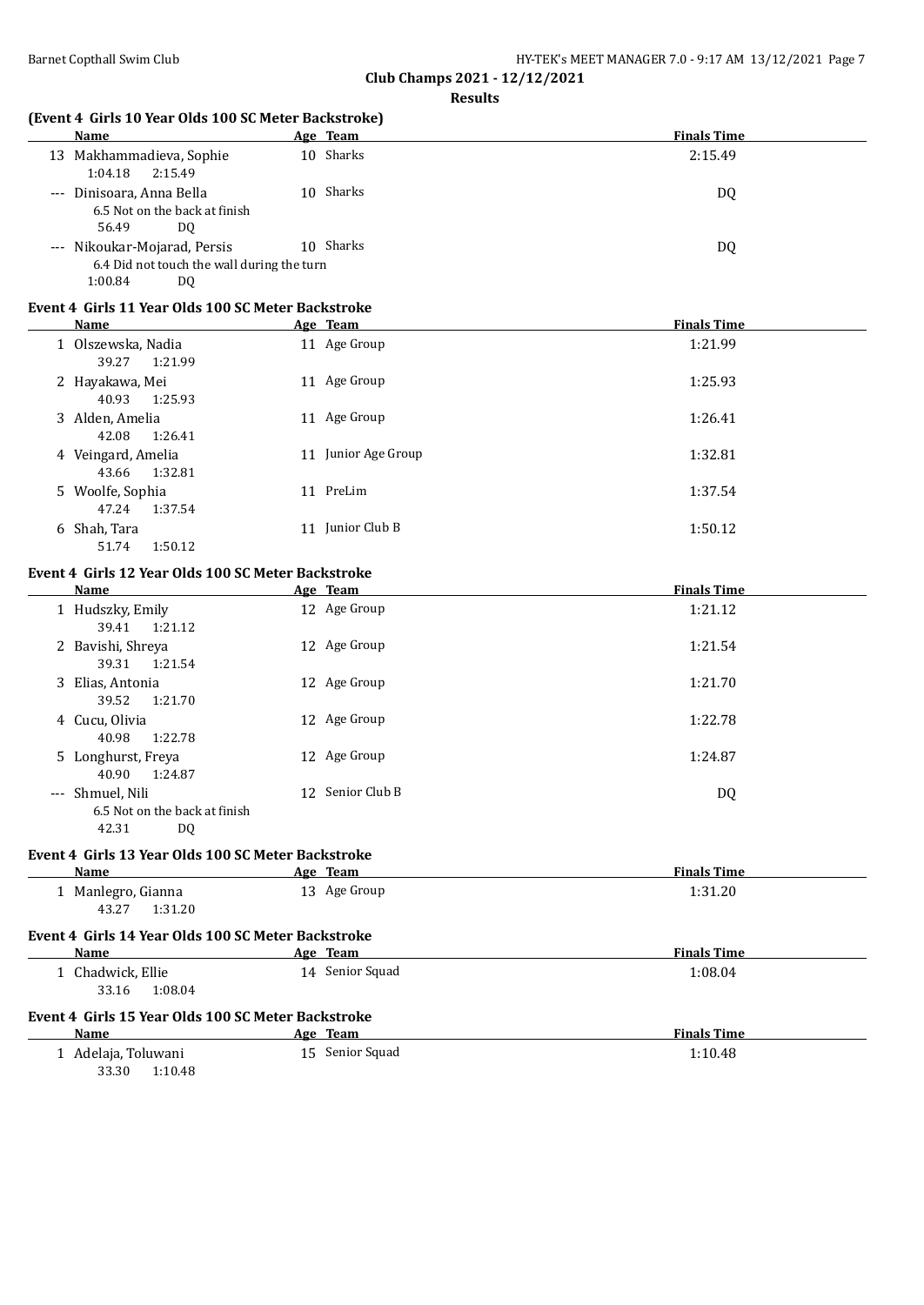**Club Champs 2021 - 12/12/2021**

**Results**

|    | Name                                                  |    | Age Team           | <b>Finals Time</b> |
|----|-------------------------------------------------------|----|--------------------|--------------------|
|    | 1 Arundale, Jessica<br>34.38<br>1:11.15               |    | 16 Senior Squad    | 1:11.15            |
|    | 2 Chadwick, Isobel<br>36.95<br>1:13.75                |    | 17 Senior Squad    | 1:13.75            |
|    | 3 Hobsley, Jo<br>1:14.11<br>36.48                     | 17 | Senior Squad       | 1:14.11            |
|    | Event 5 Boys 6-8 100 SC Meter Breaststroke            |    |                    |                    |
|    | <b>Name</b>                                           |    | Age Team           | <b>Finals Time</b> |
|    | 1 Demetriou, Aristos<br>1:00.41<br>2:08.05            |    | 8 PreLim           | 2:08.05            |
|    | Event 5 Boys 9 Year Olds 100 SC Meter Breaststroke    |    |                    |                    |
|    | Name                                                  |    | Age Team           | <b>Finals Time</b> |
|    | 1 Herman, Jameson<br>48.37<br>1:40.16                 |    | 9 Junior Age Group | 1:40.16            |
|    | 2 Aljourbouri, Deeyar                                 |    | 9 PreLim           | 2:05.70            |
|    | 3 Kay, Deniz<br>1:00.17<br>2:09.48                    |    | 9 PreLim           | 2:09.48            |
|    |                                                       |    |                    |                    |
|    |                                                       |    | 9 Sharks           | 2:11.03            |
| 5. | 4 Xie, Lewis<br>Menashe, Avriam<br>1:04.90<br>2:16.22 |    | 9 Sharks           | 2:16.22            |
|    | 6 Assaker, David-Joseph<br>1:07.89<br>2:22.44         |    | 9 Sharks           | 2:22.44            |
|    | --- Harris-Eze, Koby T                                |    | 9 PreLim           | <b>DQ</b>          |

# **Event 5 Boys 10 Year Olds 100 SC Meter Breaststroke**

| Name                      |         | Age Team            | <b>Finals Time</b> |
|---------------------------|---------|---------------------|--------------------|
| 1 Butorac, Zoran<br>49.26 | 1:41.04 | 10 Age Group        | 1:41.04            |
| 2 Ritchie, Alfie<br>56.40 | 1:52.07 | 10 Junior Age Group | 1:52.07            |
| 3 Daly, Daniel<br>55.61   | 1:53.84 | 10 Junior Age Group | 1:53.84            |
| 4 Papuc, Oscar<br>1:04.06 | 2:12.72 | 10 Sharks           | 2:12.72            |
| 5 Innes, Noah<br>1:08.22  | 2:19.34 | 10 Sharks           | 2:19.34            |
| 6 Farhi, Sam<br>1:01.37   | 2:19.71 | 10 Sharks           | 2:19.71            |

## **Event 5 Boys 11 Year Olds 100 SC Meter Breaststroke**

| Name                         |                                           | Age Team            | <b>Finals Time</b> |
|------------------------------|-------------------------------------------|---------------------|--------------------|
| 1 Weerasinghe, Seth<br>48.99 | 1:40.16                                   | 11 Age Group        | 1:40.16            |
| 49.62                        | 2 Shamshuddin Cortes, Alejandr<br>1:45.58 | 11 Junior Age Group | 1:45.58            |
| 3 Buzsik, Zente<br>53.62     | 1:51.29                                   | 11 Junior Age Group | 1:51.29            |
| 4 Kay, Alp<br>52.15          | 1:52.00                                   | 11 Age Group        | 1:52.00            |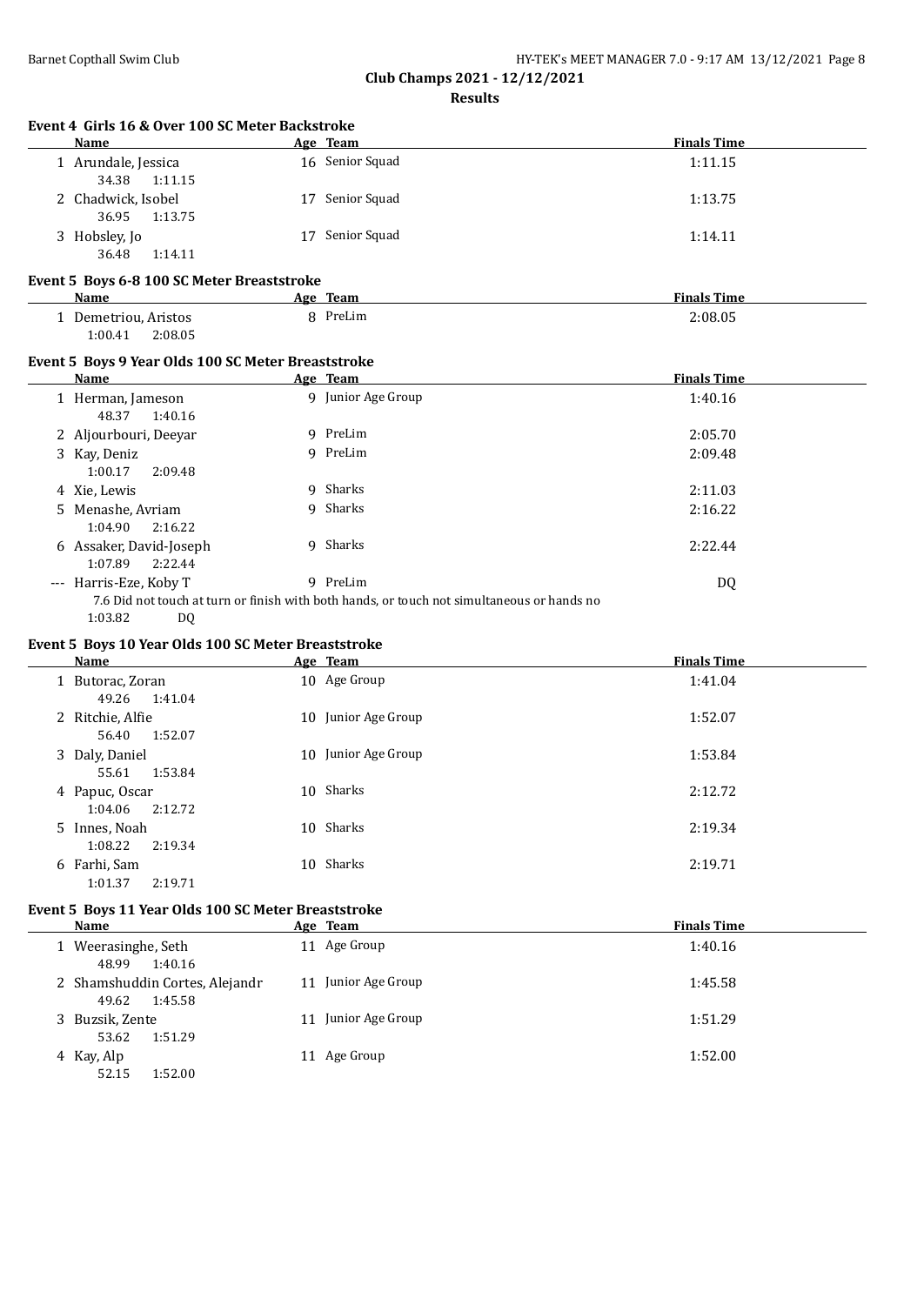| (Event 5 Boys 11 Year Olds 100 SC Meter Breaststroke)<br><b>Name</b> | Age Team            | <b>Finals Time</b> |
|----------------------------------------------------------------------|---------------------|--------------------|
| 5 Sufaj, Keiden<br>56.36<br>1:57.45                                  | 11 Junior Age Group | 1:57.45            |
| 6 Boumendil, Daniel<br>57.00<br>2:04.37                              | 11 Junior Club B    | 2:04.37            |
| 7 Chen, Liam<br>1:06.66<br>2:19.18                                   | 11 Sharks           | 2:19.18            |
| Event 5 Boys 12 Year Olds 100 SC Meter Breaststroke                  |                     |                    |
| Name                                                                 | Age Team            | <b>Finals Time</b> |
| 1 Carreiras-Rebelo, Gabriel<br>44.08<br>1:30.55                      | 12 Age Group        | 1:30.55            |
| 2 Danilet, Victor Vasile<br>44.98<br>1:32.42                         | 12 Age Group        | 1:32.42            |
| 3 Croke, Tom<br>45.98<br>1:33.95                                     | 12 Age Group        | 1:33.95            |
| 4 Kaye, Joe<br>52.32<br>1:46.38                                      | 12 Age Group        | 1:46.38            |
| 5 Kanok, Adam<br>59.04<br>2:11.31                                    | 12 Junior Club A    | 2:11.31            |
| Event 5 Boys 13 Year Olds 100 SC Meter Breaststroke                  |                     |                    |
| <b>Name</b>                                                          | Age Team            | <b>Finals Time</b> |
| 1 Smlsal, Alfred<br>43.24<br>1:29.60                                 | 13 Senior Club A    | 1:29.60            |
| 2 Selmani, Yassin<br>43.08<br>1:30.71                                | 13 Senior Squad     | 1:30.71            |
| Event 5 Boys 14 Year Olds 100 SC Meter Breaststroke<br>Name          | Age Team            | <b>Finals Time</b> |
| *1 Sinnott, Dante                                                    | 14 Senior Squad     | 1:20.68            |
| 39.78<br>1:20.68                                                     | 14 Senior Club A    |                    |
| *1 Daryanani, Jai<br>39.67<br>1:20.68                                |                     | 1:20.68            |
| 3 Harris-Eze, Kene<br>41.05<br>1:22.54                               | 14 Senior Squad     | 1:22.54            |
| Event 5 Boys 15 Year Olds 100 SC Meter Breaststroke                  |                     |                    |
| Name                                                                 | Age Team            | <b>Finals Time</b> |
| 1 Tomkins, Jake<br>35.81<br>1:16.46                                  | 15 Senior Squad     | 1:16.46            |
| 2 Smlsal, Albert<br>43.12<br>1:30.12                                 | 15 Senior Club A    | 1:30.12            |
| 3 Bilyashevych, Markian<br>43.39<br>1:34.66                          | 15 Senior Club A    | 1:34.66            |
| 4 Assaker, Brayan<br>46.78<br>1:41.59                                | 15 Senior Club B    | 1:41.59            |
| Event 5 Boys 16 & Over 100 SC Meter Breaststroke                     |                     |                    |
| <b>Name</b>                                                          | Age Team            | <b>Finals Time</b> |
| 1 Quiddington, Harvey<br>33.12<br>1:08.46                            | 17 Senior Squad     | 1:08.46            |
| 2 Bartos, Matej                                                      | 17 Senior Squad     | 1:17.08            |
| 36.04<br>1:17.08                                                     |                     |                    |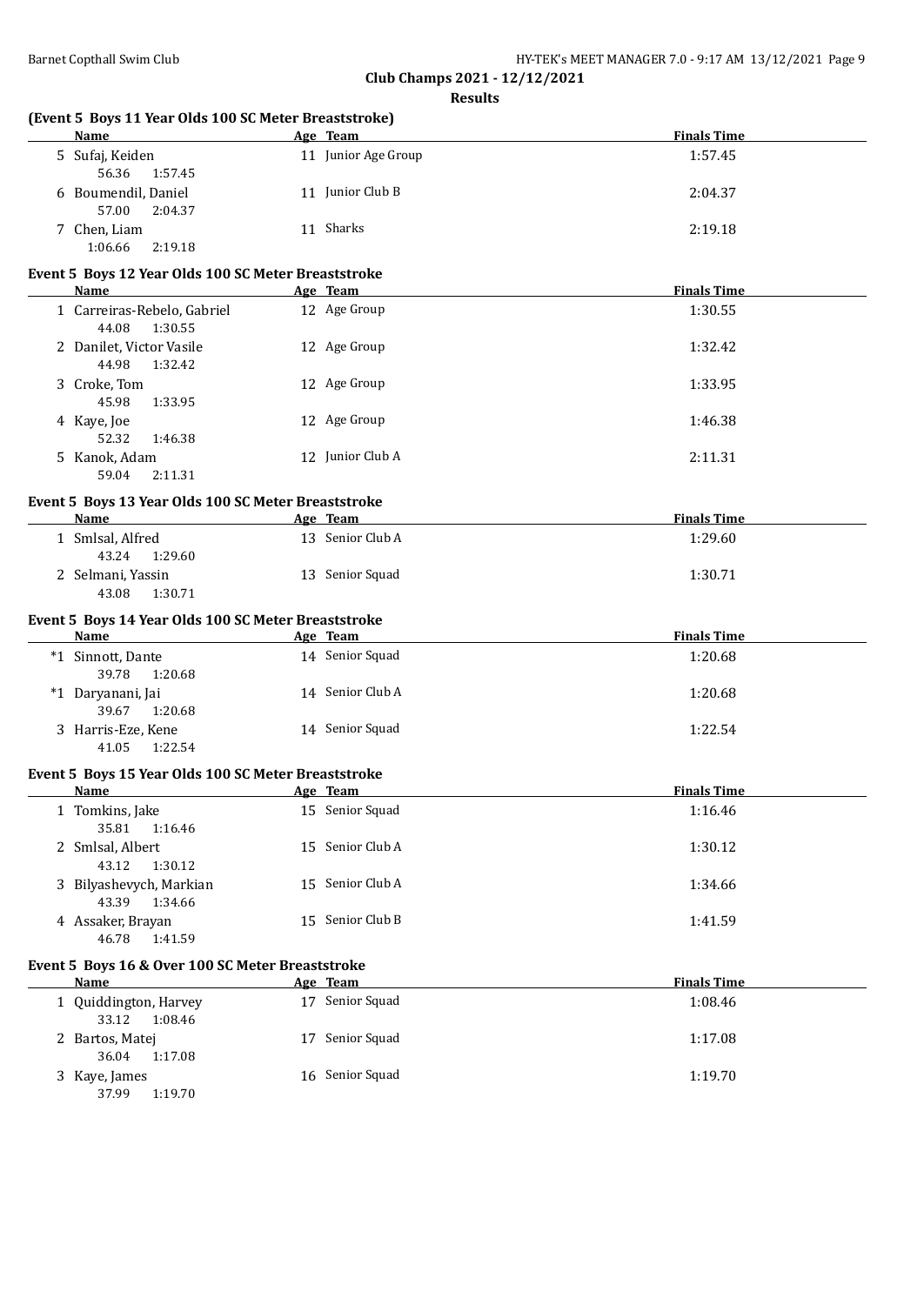| Barnet Copthall Swim Club | HY-TEK's MEET MANAGER 7.0 - 9:17 AM 13/12/2021 Page 10 |
|---------------------------|--------------------------------------------------------|
|                           | Club Champs 2021 - 12/12/2021                          |
|                           |                                                        |

**Results**

| Event 6 Girls 6-8 400 SC Meter Freestyle<br>Name          |         | Age Team  |                     |         |         |         | <b>Finals Time</b> |  |
|-----------------------------------------------------------|---------|-----------|---------------------|---------|---------|---------|--------------------|--|
| 1 Nikova, Ellie                                           |         |           | 8 PreLim            |         |         |         | 7:29.69            |  |
| 50.09<br>1:48.94                                          | 2:46.80 | 3:44.15   | 4:42.66             | 5:39.44 | 6:34.98 | 7:29.69 |                    |  |
| 2 Hedger, Isabelle                                        |         |           | 8 PreLim            |         |         |         | 7:35.59            |  |
| 49.40<br>1:49.37                                          | 2:47.56 | 3:44.44   | 4:43.79             | 5:41.12 | 6:38.65 | 7:35.59 |                    |  |
| Event 6 Girls 9 Year Olds 400 SC Meter Freestyle          |         |           |                     |         |         |         |                    |  |
| Name                                                      |         | Age Team  |                     |         |         |         | <b>Finals Time</b> |  |
| 1 Mirza, Amelie                                           |         |           | 9 Age Group         |         |         |         | 5:55.64            |  |
| 39.58<br>1:24.60                                          | 2:09.67 | 2:54.50   | 3:40.29             | 4:25.82 | 5:11.89 | 5:55.64 |                    |  |
| 2 Osele, Isabella                                         |         |           | 9 PreLim            |         |         |         | 6:55.58            |  |
| 45.45<br>1:36.76                                          | 2:30.43 | 3:23.85   | 4:17.22             | 5:11.22 | 6:05.15 | 6:55.58 |                    |  |
| 3 Escobar Reina, Kayla S                                  |         |           | 9 Junior Age Group  |         |         |         | 7:04.66            |  |
| 45.66<br>1:39.16                                          | 2:32.68 | 3:27.18   | 4:21.69             | 5:17.92 | 7:04.66 |         |                    |  |
| 4 Onobrauche, Sara                                        |         |           | 9 PreLim            |         |         |         | 7:17.23            |  |
| 47.27<br>1:43.67                                          | 2:40.03 | 3:36.13   | 4:33.50             | 5:29.54 | 6:25.79 | 7:17.23 |                    |  |
| 5 Shah, Sareena                                           |         |           | 9 PreLim            |         |         |         | 7:20.65            |  |
| 47.29<br>1:41.31                                          | 2:38.57 | 3:34.75   | 4:32.84             | 5:29.75 | 6:27.25 | 7:20.65 |                    |  |
| 6 Menashe, Racheli                                        |         |           | 9 PreLim            |         |         |         | 7:41.02            |  |
| 51.05<br>1:50.03                                          | 2:49.21 | 3:47.15   | 4:46.22             | 5:45.49 | 6:44.77 | 7:41.02 |                    |  |
| 7 Takemoto, Kanon                                         |         |           | 9 PreLim            |         |         |         | 7:44.77            |  |
| 51.35<br>1:53.04                                          | 2:53.32 | 3:53.38   | 4:51.47             | 5:52.02 | 6:52.02 | 7:44.77 |                    |  |
|                                                           |         |           |                     |         |         |         |                    |  |
| Event 6 Girls 10 Year Olds 400 SC Meter Freestyle<br>Name |         | Age Team  |                     |         |         |         | <b>Finals Time</b> |  |
| 1 Nosinova, Sofia                                         |         |           | 10 Age Group        |         |         |         | 5:32.77            |  |
| 37.21<br>1:17.77                                          | 2:00.12 | 2:42.78   | 3:25.55             | 4:09.00 | 4:51.36 | 5:32.77 |                    |  |
| 2 Jelbaoui, Leyla                                         |         |           | 10 Age Group        |         |         |         | 5:45.89            |  |
| 37.64<br>1:20.99                                          | 2:05.16 | 2:49.89   | 3:33.74             | 4:18.55 | 5:03.70 | 5:45.89 |                    |  |
| 3 Hayakawa, Jui                                           |         |           | 10 Age Group        |         |         |         | 6:21.92            |  |
| 43.59<br>1:32.34                                          | 2:22.19 | 3:10.18   | 3:58.60             | 4:47.49 | 5:36.27 | 6:21.92 |                    |  |
| 4 Demetriou, Sofia                                        |         |           | 10 Junior Age Group |         |         |         | 6:31.45            |  |
| 42.83<br>1:34.36                                          | 2:25.57 | 3:17.14   | 4:07.00             | 4:58.05 | 5:46.44 | 6:31.45 |                    |  |
| 5 Lazarevic, Sofia                                        |         |           | 10 Junior Age Group |         |         |         | 6:44.35            |  |
| 45.16<br>1:37.05                                          | 2:28.93 | 3:21.07   | 4:11.63             | 5:03.89 | 5:55.81 | 6:44.35 |                    |  |
|                                                           |         |           |                     |         |         |         |                    |  |
| 6 Anyanwu, Greatwin                                       |         |           | 10 Junior Age Group |         |         |         | 6:53.81            |  |
| 44.15<br>1:36.63                                          | 2:29.16 | 3:21.87   | 4:15.31             | 5:09.27 | 6:02.38 | 6:53.81 |                    |  |
| 7 Kaye, Ava                                               |         | 10 PreLim |                     |         |         |         | 6:54.83            |  |
| 1:37.94<br>45.74                                          | 2:30.86 | 3:24.06   | 4:17.32             | 5:11.24 | 6:04.64 | 6:54.83 |                    |  |
| Event 6 Girls 11 Year Olds 400 SC Meter Freestyle         |         |           |                     |         |         |         |                    |  |
| <b>Name</b>                                               |         | Age Team  |                     |         |         |         | <b>Finals Time</b> |  |
| 1 Olszewska, Nadia                                        |         |           | 11 Age Group        |         |         |         | 5:14.15            |  |
| 34.96<br>1:13.13                                          | 1:52.84 | 2:33.98   | 3:14.67             | 3:55.16 | 4:35.85 | 5:14.15 |                    |  |
| 2 Alden, Amelia                                           |         |           | 11 Age Group        |         |         |         | 5:54.98            |  |
| 40.05<br>1:23.67                                          | 2:09.49 | 2:54.57   | 3:40.29             | 4:26.07 | 5:11.43 | 5:54.98 |                    |  |
| 3 Hayakawa, Mei                                           |         |           | 11 Age Group        |         |         |         | 6:14.01            |  |
| 42.10<br>1:29.97                                          | 2:18.04 | 3:06.00   | 3:53.94             | 4:41.73 | 5:28.10 | 6:14.01 |                    |  |
| 4 Veingard, Amelia                                        |         |           | 11 Junior Age Group |         |         |         | 6:30.56            |  |
| 43.24                                                     |         |           | 4:06.00             |         |         |         |                    |  |
| 1:34.73                                                   | 2:25.83 | 3:17.80   |                     | 4:56.25 | 5:46.19 | 6:30.56 |                    |  |
| Event 6 Girls 12 Year Olds 400 SC Meter Freestyle         |         |           |                     |         |         |         |                    |  |
|                                                           |         | Age Team  |                     |         |         |         | <b>Finals Time</b> |  |
| Name                                                      |         |           |                     |         |         |         |                    |  |
| 1 Onobrauche, Malaika                                     |         |           | 12 Senior Squad     |         |         |         | 5:01.81            |  |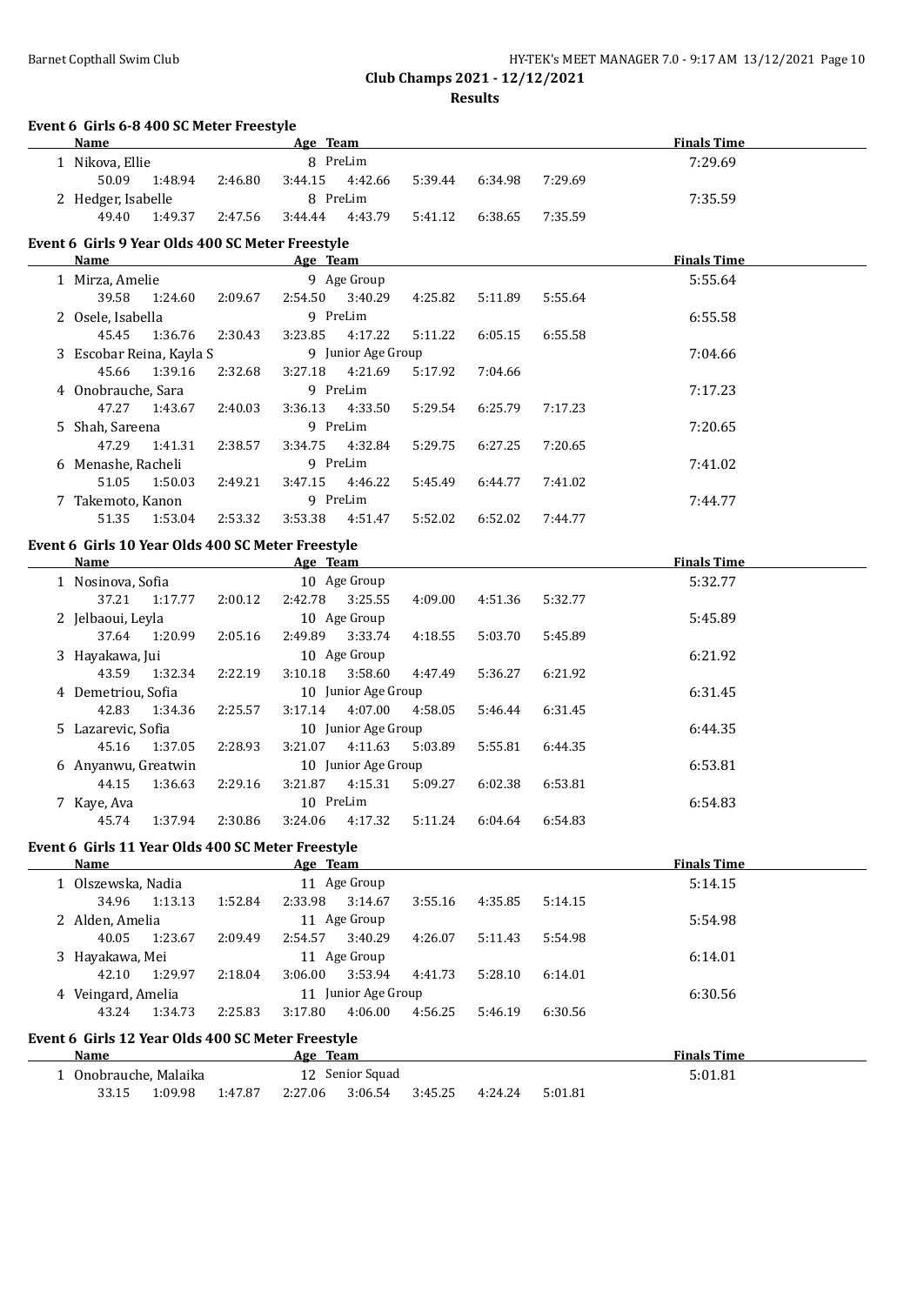|                               | HY-TEK's MEET MANAGER 7.0 - 9:17 AM 13/12/2021 Page 11 |  |
|-------------------------------|--------------------------------------------------------|--|
| Club Champs 2021 - 12/12/2021 |                                                        |  |

**Results**

# **(Event 6 Girls 12 Year Olds 400 SC Meter Freestyle)**

| Name Age Team                                     |         |                              |         |         |         | <b>Finals Time</b> |  |
|---------------------------------------------------|---------|------------------------------|---------|---------|---------|--------------------|--|
|                                                   |         | 12 Age Group                 |         |         |         | 5:13.79            |  |
| 2 Hudszky, Emily                                  |         |                              |         |         |         |                    |  |
| 36.52<br>1:16.16                                  | 1:56.78 | 2:36.75<br>3:16.40           | 3:55.72 | 4:35.09 | 5:13.79 |                    |  |
| 3 Elias, Antonia                                  |         | 12 Age Group                 |         |         |         | 5:14.24            |  |
| 35.91<br>1:15.44                                  | 1:55.75 | 2:35.84<br>3:16.41           | 3:56.77 | 4:36.48 | 5:14.24 |                    |  |
| 4 Panayi, Zoe                                     |         | 12 Age Group                 |         |         |         | 5:19.66            |  |
| 36.29<br>1:16.30                                  | 1:57.46 | 2:38.19<br>3:18.97           | 3:59.03 | 4:39.20 | 5:19.66 |                    |  |
| 5 Bostan, Crina                                   |         | 12 Age Group                 |         |         |         | 5:25.74            |  |
| 36.43<br>1:17.31                                  | 1:58.33 | 2:39.26<br>3:21.27           | 4:03.87 | 4:45.24 | 5:25.74 |                    |  |
| 6 Longhurst, Freya                                |         | 12 Age Group                 |         |         |         | 5:26.84            |  |
| 36.83<br>1:17.30                                  | 1:58.85 | 2:40.44<br>3:22.17           | 4:04.47 | 4:46.23 | 5:26.84 |                    |  |
| 7 Cucu, Olivia                                    |         | 12 Age Group                 |         |         |         | 5:30.72            |  |
| 36.97<br>1:17.76                                  | 1:59.51 | 2:41.59<br>3:24.36           | 4:07.41 | 4:50.13 | 5:30.72 |                    |  |
| 8 Bavishi, Shreya                                 |         | 12 Age Group                 |         |         |         | 5:31.40            |  |
| 36.84<br>1:17.69                                  | 2:00.40 | 2:43.00<br>3:25.16           | 4:07.83 | 4:49.77 | 5:31.40 |                    |  |
| Event 6 Girls 13 Year Olds 400 SC Meter Freestyle |         |                              |         |         |         |                    |  |
| Name                                              |         | Age Team                     |         |         |         | <b>Finals Time</b> |  |
| 1 Naranjo, Constanze                              |         | 13 Senior Squad              |         |         |         | 4:56.17            |  |
| 31.80<br>1:07.71                                  | 1:45.56 | 2:23.60<br>3:01.92           | 3:40.62 | 4:19.18 | 4:56.17 |                    |  |
| 2 Manlegro, Gianna                                |         | 13 Age Group                 |         |         |         |                    |  |
| 41.34<br>1:27.84                                  | 2:16.10 | 3:04.38 3:53.27              | 4:42.64 | 5:30.83 | 6:15.31 | 6:15.31            |  |
|                                                   |         |                              |         |         |         |                    |  |
| Event 6 Girls 14 Year Olds 400 SC Meter Freestyle |         |                              |         |         |         |                    |  |
| Name                                              |         | all a subset of the Age Team |         |         |         | <b>Finals Time</b> |  |
| 1 Josephs, Anya                                   |         | 14 Senior Club A             |         |         |         | 6:04.64            |  |
| 37.73<br>1:20.40                                  | 2:05.40 | 2:53.18<br>3:41.13           | 4:29.22 | 5:18.05 | 6:04.64 |                    |  |
| Event 6 Girls 15 Year Olds 400 SC Meter Freestyle |         |                              |         |         |         |                    |  |
| Name                                              |         | Age Team                     |         |         |         | <b>Finals Time</b> |  |
| 1 Bernholt, Tsala                                 |         | 15 Senior Squad              |         |         |         | 4:23.83            |  |
| 29.95<br>1:02.34                                  | 1:35.52 | 2:08.81<br>2:42.29           | 3:16.32 | 3:50.20 | 4:23.83 |                    |  |
| 2 Mew, Lauren                                     |         | 15 Age Group                 |         |         |         | 4:30.35            |  |
| 31.56<br>1:04.83                                  | 1:38.52 | 2:12.45<br>2:46.81           | 3:21.49 | 3:56.33 | 4:30.35 |                    |  |
|                                                   |         |                              |         |         |         |                    |  |
| Event 6 Girls 16 & Over 400 SC Meter Freestyle    |         |                              |         |         |         |                    |  |
| Name                                              |         | <b>Example 2016</b> Age Team |         |         |         | <b>Finals Time</b> |  |
| 1 Arundale, Jessica                               |         | 16 Senior Squad              |         |         |         | 4:34.07            |  |
| 31.45<br>1:05.28                                  | 1:39.82 | 2:49.56<br>2:14.75           | 3:24.47 | 3:59.55 | 4:34.07 |                    |  |
| 2 Chadwick, Isobel                                |         | 17 Senior Squad              |         |         |         | 4:39.66            |  |
| 32.30<br>1:06.89                                  | 1:41.83 | 2:17.03<br>2:52.34           | 3:28.34 | 4:04.29 | 4:39.66 |                    |  |
| 3 Hobsley, Jo                                     |         | 17 Senior Squad              |         |         |         | 4:52.92            |  |
| 32.89<br>1:09.31                                  | 1:46.48 | 2:23.98<br>3:01.49           | 3:39.05 | 4:16.45 | 4:52.92 |                    |  |
|                                                   |         |                              |         |         |         |                    |  |
| Event 7 Boys 6-8 200 SC Meter IM<br><b>Name</b>   |         | Age Team                     |         |         |         | <b>Finals Time</b> |  |
|                                                   |         | 8 PreLim                     |         |         |         |                    |  |
| 1 Demetriou, Aristos                              |         |                              |         |         |         | 4:16.85            |  |
| 1:10.61<br>2:12.55                                | 3:16.84 | 4:16.85                      |         |         |         |                    |  |
| Event 7 Boys 9 Year Olds 200 SC Meter IM          |         |                              |         |         |         |                    |  |
| Name                                              |         | Age Team                     |         |         |         | <b>Finals Time</b> |  |
| 1 Herman, Jameson                                 |         | 9 Junior Age Group           |         |         |         | 3:24.22            |  |
| 52.50<br>1:44.43                                  | 2:41.31 | 3:24.22                      |         |         |         |                    |  |
| 2 Aljourbouri, Deeyar                             |         | 9 PreLim                     |         |         |         | 4:04.11            |  |
|                                                   |         |                              |         |         |         |                    |  |
| 1:08.07<br>2:04.29                                | 3:12.46 | 4:04.11                      |         |         |         |                    |  |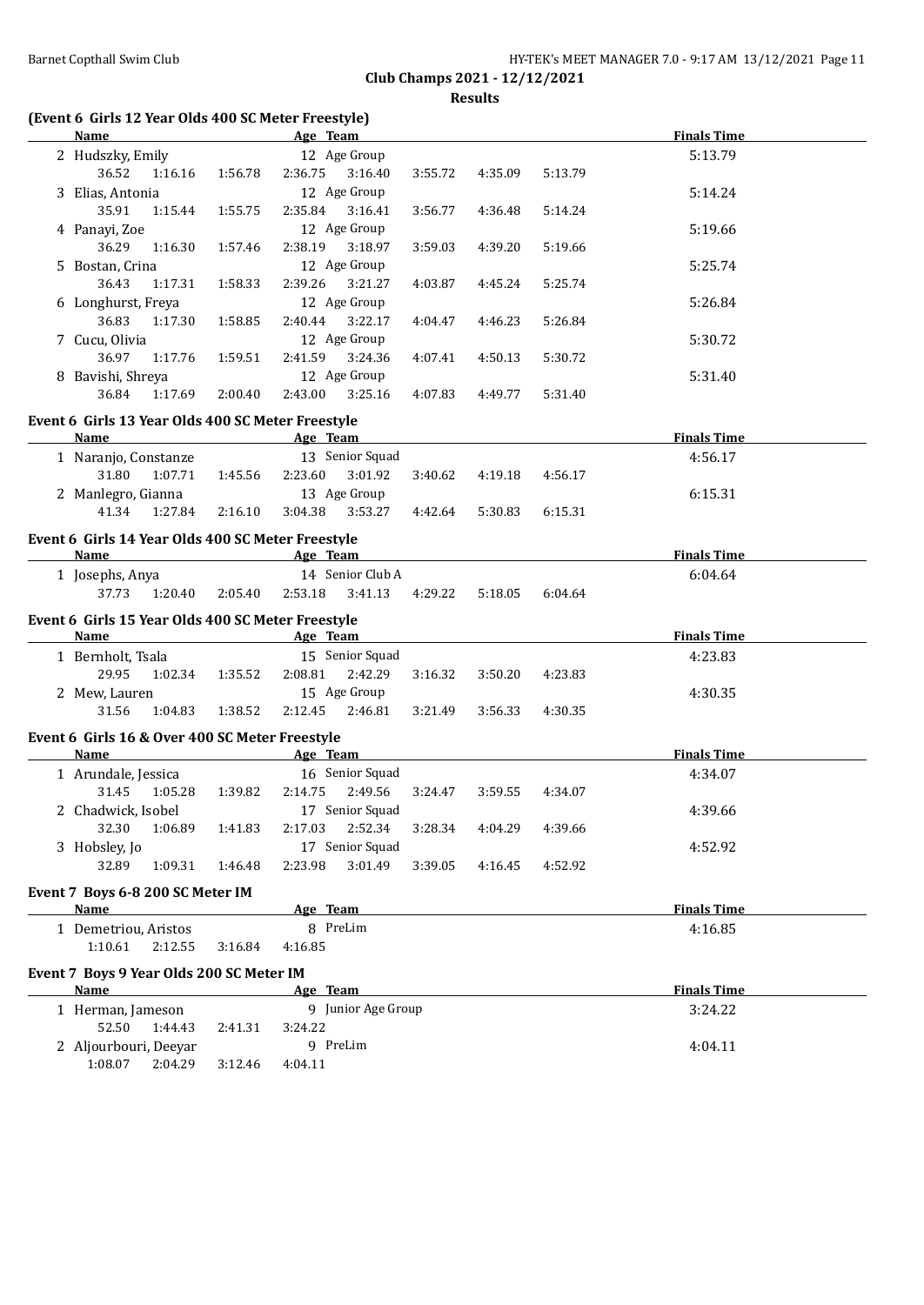|  | $0.001 - 10.110 10.001$                                |  |
|--|--------------------------------------------------------|--|
|  | HY-TEK's MEET MANAGER 7.0 - 9:17 AM 13/12/2021 Page 12 |  |

#### **(Event 7 Boys 9 Year Olds 200 SC Meter IM)**

| $\frac{1}{2}$ . The state of $\frac{1}{2}$ is the state of $\frac{1}{2}$ . The state of $\frac{1}{2}$ |         |         |          |                    |  |  |
|-------------------------------------------------------------------------------------------------------|---------|---------|----------|--------------------|--|--|
| <b>Name</b>                                                                                           |         |         | Age Team | <b>Finals Time</b> |  |  |
| 3 Assaker, David-Joseph                                                                               |         |         | 9 Sharks | 4:27.38            |  |  |
| 1:02.67                                                                                               | 2:12.47 | 3:28.82 | 4:27.38  |                    |  |  |
| 4 Xie, Lewis                                                                                          |         |         | 9 Sharks | 4:37.40            |  |  |
| 1:22.49                                                                                               | 2:25.60 | 3:34.55 | 4:37.40  |                    |  |  |
| 5 Menashe, Avriam                                                                                     |         |         | 9 Sharks | 5:03.08            |  |  |
| 1:31.72                                                                                               | 2:46.77 | 3:59.46 | 5:03.08  |                    |  |  |
|                                                                                                       |         |         |          |                    |  |  |

# **Event 7 Boys 10 Year Olds 200 SC Meter IM**

| Name             |         |                                      | Age Team            | <b>Finals Time</b> |
|------------------|---------|--------------------------------------|---------------------|--------------------|
| 1 Butorac, Zoran |         |                                      | 10 Age Group        | 3:11.26            |
| 45.01            | 1:34.85 | 2:29.66                              | 3:11.26             |                    |
| 2 Iojan, Ioan    |         |                                      | 10 Age Group        | 3:13.22            |
| 43.54            | 1:33.01 | 2:32.91                              | 3:13.22             |                    |
| 3 Daly, Daniel   |         |                                      | 10 Junior Age Group | 3:19.40            |
| 42.74            | 1:36.56 | 2:36.75                              | 3:19.40             |                    |
| 4 Ritchie, Alfie |         |                                      | 10 Junior Age Group | 3:23.13            |
| 49.51            | 1:40.98 | 2:41.71                              | 3:23.13             |                    |
| 5 Chan, Matthew  |         |                                      | 10 PreLim           | 3:53.72            |
| 53.37            | 1:49.94 | 2:59.74                              | 3:53.72             |                    |
| 6 Farhi, Sam     |         |                                      | 10 Sharks           | 4:15.34            |
| 1:02.87          | 1:59.07 | 3:18.57                              | 4:15.34             |                    |
| --- Innes, Noah  |         |                                      | 10 Sharks           | DQ                 |
|                  |         | 6.5 Not on the back at finish - back |                     |                    |
| 1:03.59          | 2:04.06 | 3:19.06                              | DQ                  |                    |

### **Event 7 Boys 11 Year Olds 200 SC Meter IM**

| Name                           |         |         | Age Team               | <b>Finals Time</b> |
|--------------------------------|---------|---------|------------------------|--------------------|
| 1 Selmani, Amar                |         |         | 11 Age Group           | 2:57.28            |
| 38.15                          | 1:21.67 | 2:17.43 | 2:57.28                |                    |
| 2 Weerasinghe, Seth            |         |         | 11 Age Group           | 3:10.55            |
| 47.32                          | 1:34.79 | 2:29.93 | 3:10.55                |                    |
| 3 Kay, Alp                     |         |         | 11 Age Group           | 3:13.38            |
| 44.67                          | 1:34.15 | 2:31.96 | 3:13.38                |                    |
| 4 Shamshuddin Cortes, Alejandr |         |         | 11 Junior Age Group    | 3:20.27            |
| 45.90                          | 1:39.69 | 2:38.00 | 3:20.27                |                    |
| 5 Buzsik, Zente                |         |         | 11 Junior Age Group    | 3:31.37            |
| 54.58                          | 1:45.05 | 2:46.68 | 3:31.37                |                    |
| 6 Sufaj, Keiden                |         |         | Junior Age Group<br>11 | 3:33.77            |
| 52.65                          | 1:48.69 | 2:48.65 | 3:33.77                |                    |

### **Event 7 Boys 12 Year Olds 200 SC Meter IM**

| Name                        |         |         | Age Team                                                                                   | <b>Finals Time</b> |  |
|-----------------------------|---------|---------|--------------------------------------------------------------------------------------------|--------------------|--|
| 1 Croke, Tom                |         |         | 12 Age Group                                                                               | 2:40.76            |  |
| 35.18                       | 1:17.21 | 2:06.64 | 2:40.76                                                                                    |                    |  |
| 2 Carreiras-Rebelo, Gabriel |         |         | 12 Age Group                                                                               | 2:47.03            |  |
| 37.59                       | 1:23.06 | 2:11.59 | 2:47.03                                                                                    |                    |  |
| 3 Danilet, Victor Vasile    |         |         | 12 Age Group                                                                               | 2:47.64            |  |
| 38.81                       | 1:20.94 | 2:11.58 | 2:47.64                                                                                    |                    |  |
| 4 Ionel-Asauleac, Andrew    |         |         | 12 Age Group                                                                               | 2:51.20            |  |
| 37.34                       | 1:22.25 | 2:14.83 | 2:51.20                                                                                    |                    |  |
| --- Kaye, Joe               |         |         | 12 Age Group                                                                               | DQ                 |  |
|                             |         |         | 8.2 Arms not brought forward simultaneously or arms not brought forward over the water - f |                    |  |
| 40.86                       | 1:25.36 | 2:23.31 | DQ                                                                                         |                    |  |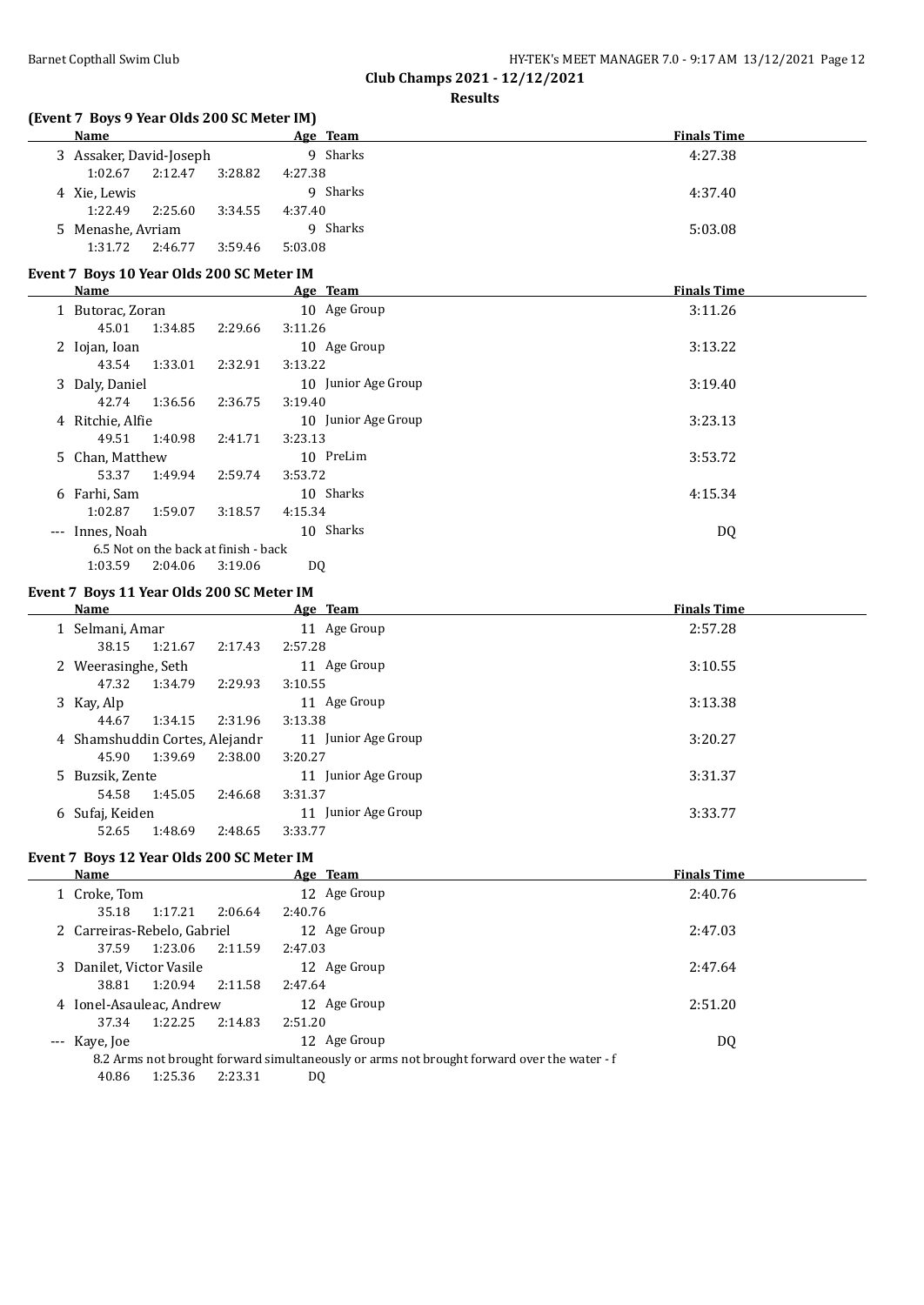| Barnet Copthall Swim Club                         |                    |                                                                         | HY-TEK's MEET MANAGER 7.0 - 9:17 AM 13/12/2021 Page 13<br>Club Champs 2021 - 12/12/2021    |
|---------------------------------------------------|--------------------|-------------------------------------------------------------------------|--------------------------------------------------------------------------------------------|
|                                                   |                    |                                                                         | <b>Results</b>                                                                             |
| (Event 7 Boys 12 Year Olds 200 SC Meter IM)       |                    |                                                                         |                                                                                            |
| Name                                              |                    | Age Team                                                                | <b>Finals Time</b>                                                                         |
| --- Kanok, Adam                                   |                    | 12 Junior Club A                                                        | DQ                                                                                         |
|                                                   |                    |                                                                         | 8.2 Arms not brought forward simultaneously or arms not brought forward over the water - f |
| 54.42<br>1:54.71                                  | 3:12.83            | DQ                                                                      |                                                                                            |
| Event 7 Boys 13 Year Olds 200 SC Meter IM         |                    |                                                                         |                                                                                            |
| Name                                              |                    | Age Team                                                                | <b>Finals Time</b>                                                                         |
| 1 Selmani, Yassin                                 |                    | 13 Senior Squad                                                         | 2:38.81                                                                                    |
| 33.53<br>1:14.15                                  | 2:38.81<br>2:03.87 |                                                                         |                                                                                            |
| 2 Jelbaoui, Amir                                  |                    | 13 Senior Club A                                                        | 2:43.10                                                                                    |
| 33.59<br>1:14.86                                  | 2:43.10<br>2:07.21 |                                                                         |                                                                                            |
| 3 Lorenzim, Damiano                               |                    | 13 Senior Club A                                                        | 2:52.65                                                                                    |
| 37.19<br>1:21.75                                  | 2:52.65<br>2:16.64 |                                                                         |                                                                                            |
| 4 Smlsal, Alfred                                  |                    | 13 Senior Club A                                                        | 2:59.93                                                                                    |
| 41.50<br>1:27.60                                  | 2:59.93<br>2:18.64 |                                                                         |                                                                                            |
| Event 7 Boys 14 Year Olds 200 SC Meter IM         |                    |                                                                         |                                                                                            |
| Name                                              |                    | Age Team                                                                | <b>Finals Time</b>                                                                         |
| 1 Flynn, Thomas                                   |                    | 14 Senior Squad                                                         | 2:20.66                                                                                    |
| 28.99<br>1:04.79                                  | 2:20.66<br>1:48.35 |                                                                         |                                                                                            |
| 2 Sinnott, Dante                                  |                    | 14 Senior Squad                                                         | 2:24.32                                                                                    |
| 29.52<br>1:06.86                                  | 2:24.32<br>1:51.21 |                                                                         |                                                                                            |
| 3 Harris-Eze, Kene                                |                    | 14 Senior Squad                                                         | 2:27.49                                                                                    |
| 32.90<br>1:11.96                                  | 2:27.49<br>1:56.56 |                                                                         |                                                                                            |
| 4 Daryanani, Jai                                  |                    | 14 Senior Club A                                                        | 2:27.88                                                                                    |
| 31.87<br>1:11.73                                  | 1:56.94<br>2:27.88 |                                                                         |                                                                                            |
|                                                   |                    |                                                                         |                                                                                            |
| Event 7 Boys 15 Year Olds 200 SC Meter IM<br>Name |                    | Age Team                                                                | <b>Finals Time</b>                                                                         |
|                                                   |                    | 15 Senior Squad                                                         |                                                                                            |
| 1 Tomkins, Jake<br>29.21<br>1:06.04               | 2:18.79<br>1:48.41 |                                                                         | 2:18.79                                                                                    |
| 2 Smlsal, Albert                                  |                    | 15 Senior Club A                                                        |                                                                                            |
| 39.15                                             | 2:12.00<br>2:48.12 |                                                                         | 2:48.12                                                                                    |
|                                                   |                    | 15 Senior Club B                                                        |                                                                                            |
| --- Assaker, Brayan                               |                    | 7.5 Feet not turned out during the propulsive part of the kick - breast | DQ                                                                                         |
| 34.92<br>1:24.14                                  | 2:26.69            | DO.                                                                     |                                                                                            |
|                                                   |                    |                                                                         |                                                                                            |
| Event 7 Boys 16 & Over 200 SC Meter IM            |                    |                                                                         |                                                                                            |
| <b>Name</b>                                       |                    | Age Team                                                                | <b>Finals Time</b>                                                                         |
| 1 Quiddington, Harvey                             |                    | 17 Senior Squad                                                         | 2:15.41                                                                                    |
| 29.61<br>1:05.54                                  | 2:15.41<br>1:44.17 |                                                                         |                                                                                            |
| 2 Kaye, James                                     |                    | 16 Senior Squad                                                         | 2:20.07                                                                                    |
| 30.12<br>1:07.06                                  | 2:20.07<br>1:49.49 |                                                                         |                                                                                            |
| 3 Bartos, Matej                                   |                    | 17 Senior Squad                                                         | 2:22.61                                                                                    |
| 29.25<br>1:05.70                                  | 2:22.61<br>1:51.56 |                                                                         |                                                                                            |
| 4 Drienovsky, Daniel                              |                    | 16 Senior Squad                                                         | 2:28.04                                                                                    |
| 30.95<br>1:10.75                                  | 2:28.04<br>1:56.18 |                                                                         |                                                                                            |
| Event 8 Girls 6-8 200 SC Meter IM                 |                    |                                                                         |                                                                                            |
| <b>Name</b>                                       |                    | Age Team                                                                | <b>Finals Time</b>                                                                         |
| 1 Hedger, Isabelle                                |                    | 8 PreLim                                                                | 4:00.53                                                                                    |
| 1:02.94<br>2:00.72                                | 4:00.53<br>3:10.66 |                                                                         |                                                                                            |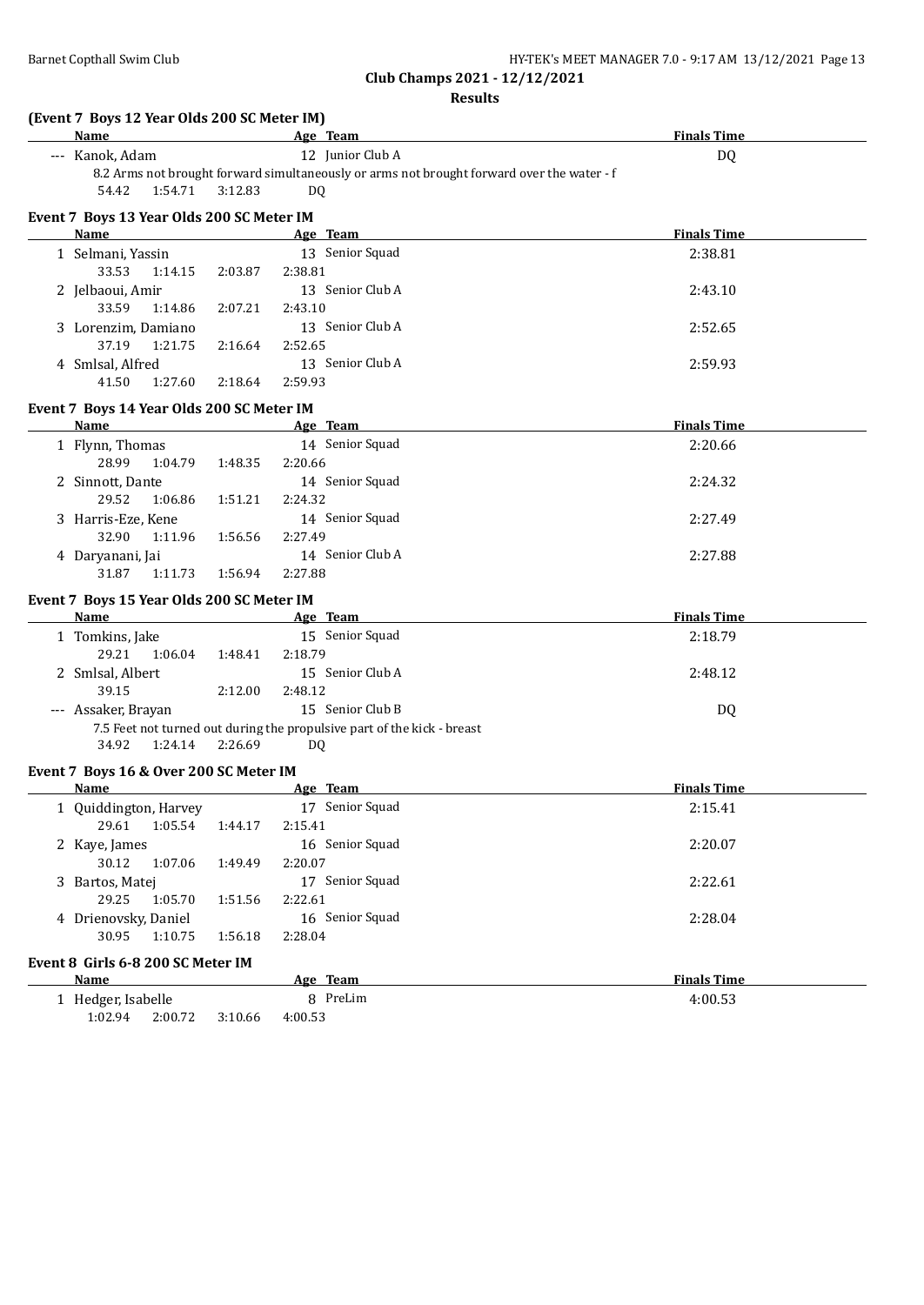|                               | HY-TEK's MEET MANAGER 7.0 - 9:17 AM 13/12/2021 Page 14 |  |
|-------------------------------|--------------------------------------------------------|--|
| Club Champs 2021 - 12/12/2021 |                                                        |  |

**Results**

# **Event 8 Girls 9 Year Olds 200 SC Meter IM**

| Name               |         | Age Team    | <b>Finals Time</b> |
|--------------------|---------|-------------|--------------------|
| 1 Mirza, Amelie    |         | 9 Age Group | 3:14.87            |
| 44.49<br>1:31.27   | 2:33.61 | 3:14.87     |                    |
| 2 Osele, Isabella  |         | 9 PreLim    | 3:38.08            |
| 1:48.90<br>53.55   | 2:52.30 | 3:38.08     |                    |
| 3 Onobrauche, Sara |         | 9 PreLim    | 3:50.20            |
| 1:49.43<br>52.22   | 3:01.32 | 3:50.20     |                    |
| 4 Shah, Sareena    |         | 9 PreLim    | 3:55.01            |
| 1:54.66<br>54.91   | 3:03.88 | 3:55.01     |                    |
| 5 Takemoto, Kanon  |         | 9 PreLim    | 3:55.86            |
| 1:52.90<br>51.00   | 3:01.76 | 3:55.86     |                    |
| 6 Rayan, Aleeza    |         | 9 PreLim    | 4:01.61            |
| 1:02.94<br>2:04.03 | 3:10.26 | 4:01.61     |                    |
| 7 Menashe, Racheli |         | 9 PreLim    | 4:06.82            |
| 1:02.58<br>2:03.61 | 3:14.12 | 4:06.82     |                    |

# **Event 8 Girls 10 Year Olds 200 SC Meter IM**

| Name                         |         | Age Team                                                                                   | <b>Finals Time</b> |  |
|------------------------------|---------|--------------------------------------------------------------------------------------------|--------------------|--|
| 1 Nosinova, Sofia            |         | 10 Age Group                                                                               | 3:02.36            |  |
| 1:25.81<br>40.75             | 2:21.53 | 3:02.36                                                                                    |                    |  |
| 2 Hayakawa, Jui              |         | 10 Age Group                                                                               | 3:16.64            |  |
| 1:32.98<br>44.50             | 2:33.08 | 3:16.64                                                                                    |                    |  |
| 3 Anyanwu, Greatwin          |         | 10 Junior Age Group                                                                        | 3:31.78            |  |
| 1:42.31<br>48.58             | 2:43.74 | 3:31.78                                                                                    |                    |  |
| 4 Demetriou, Sofia           |         | 10 Junior Age Group                                                                        | 3:31.81            |  |
| 1:42.41<br>49.96             | 2:43.47 | 3:31.81                                                                                    |                    |  |
| 5 Lazarevic, Sofia           |         | 10 Junior Age Group                                                                        | 3:38.33            |  |
| 1:55.48<br>59.50             | 2:51.03 | 3:38.33                                                                                    |                    |  |
| 6 Kaye, Ava                  |         | 10 PreLim                                                                                  | 3:59.30            |  |
| 2:01.40<br>57.18             | 3:07.94 | 3:59.30                                                                                    |                    |  |
| 7 Denis-Hajali, Nolwen       |         | 10 Sharks                                                                                  | 4:21.20            |  |
| 1:02.22<br>2:02.88           | 3:20.61 | 4:21.20                                                                                    |                    |  |
| --- Nikoukar-Mojarad, Persis |         | 10 Sharks                                                                                  | DQ                 |  |
|                              |         | 8.4 Did not touch at turn or finish with both hands or touch not simultaneous or hands sep |                    |  |

1:18.18 2:31.18 3:43.13 DQ

#### **Event 8 Girls 11 Year Olds 200 SC Meter IM**

| <b>Name</b>                                |         | Age Team               | <b>Finals Time</b> |
|--------------------------------------------|---------|------------------------|--------------------|
| 1 Olszewska, Nadia                         |         | 11 Age Group           | 2:56.97            |
| 1:24.50<br>39.54                           | 2:20.03 | 2:56.97                |                    |
| 2 Hayakawa, Mei                            |         | 11 Age Group           | 3:05.65            |
| 1:26.53<br>40.85                           | 2:23.89 | 3:05.65                |                    |
| 3 Woolfe, Sophia                           |         | 11 PreLim              | 3:35.29            |
| 1:38.56<br>47.46                           | 2:44.38 | 3:35.29                |                    |
| 4 Veingard, Amelia                         |         | Junior Age Group<br>11 | 3:43.94            |
| 1:49.80<br>57.32                           | 2:56.77 | 3:43.94                |                    |
| 5 Shah, Tara                               |         | Junior Club B<br>11    | 4:24.22            |
| 1:01.66<br>2:10.75                         | 3:24.65 | 4:24.22                |                    |
| Event 8 Girls 12 Year Olds 200 SC Meter IM |         |                        |                    |
| Name                                       |         | Age Team               | <b>Finals Time</b> |

|                |         |                | $  -$<br>------ |                    |
|----------------|---------|----------------|-----------------|--------------------|
| Elias, Antonia |         | Age Group<br>ᅭ |                 | 2.52 70<br>2:53.75 |
| 37.01          | 1:23.46 | 2:17.43        | 2:53.79         |                    |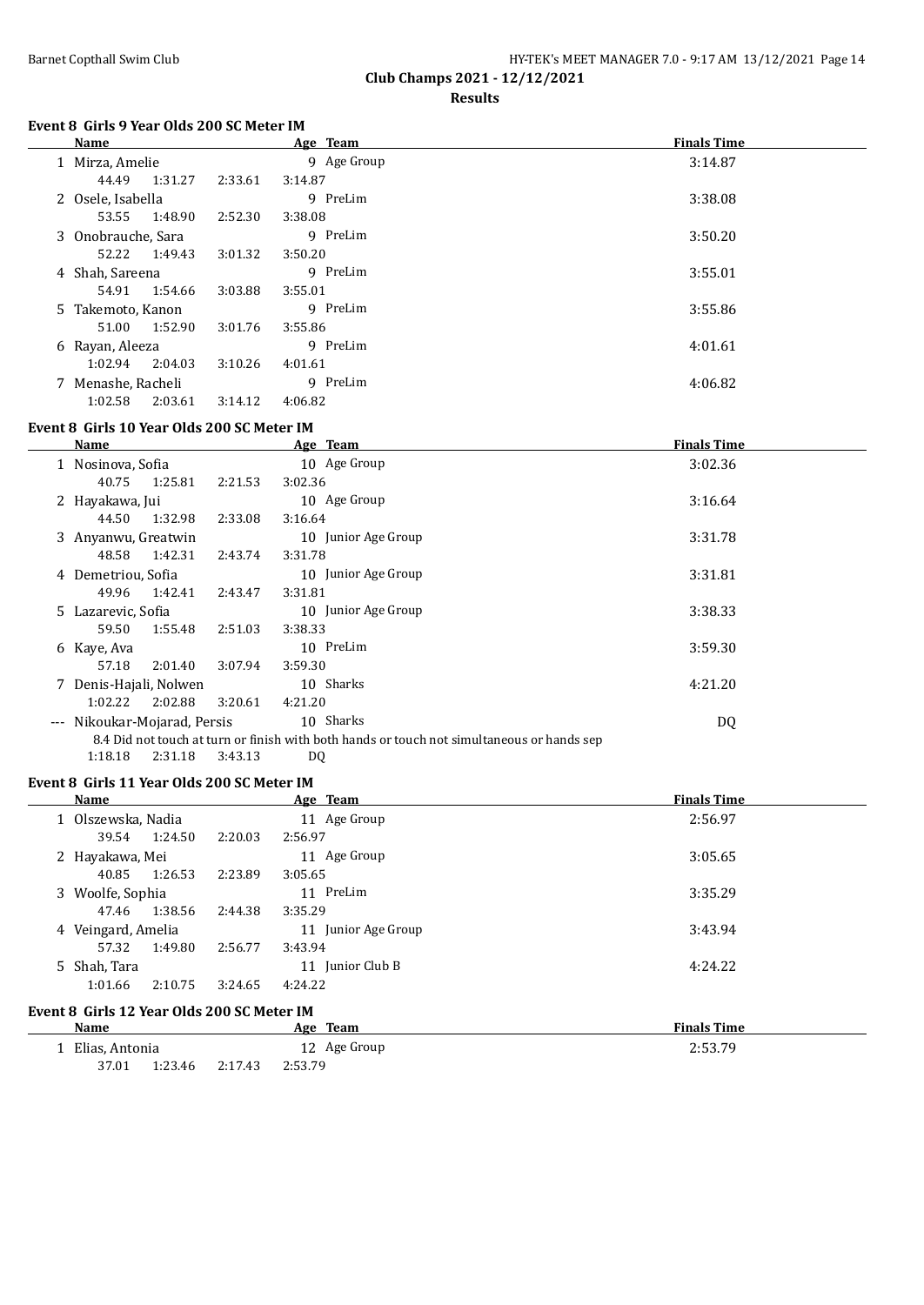# **(Event 8 Girls 12 Year Olds 200 SC Meter IM)**

| Name               |         | Age Team         | <b>Finals Time</b> |
|--------------------|---------|------------------|--------------------|
| 2 Bavishi, Shreya  |         | 12 Age Group     | 2:56.17            |
| 40.95              | 2:17.99 | 2:56.17          |                    |
| 3 Panayi, Zoe      |         | 12 Age Group     | 2:56.29            |
| 1:23.61<br>38.20   | 2:17.95 | 2:56.29          |                    |
| 4 Cucu, Olivia     |         | 12 Age Group     | 2:56.70            |
| 1:23.64<br>38.60   | 2:17.22 | 2:56.70          |                    |
| 5 Adelaja, Moroti  |         | 12 Senior Club A | 2:59.84            |
| 1:22.99<br>38.54   | 2:19.12 | 2:59.84          |                    |
| 6 Longhurst, Freya |         | 12 Age Group     | 3:00.19            |
| 1:27.07<br>39.80   | 2:22.11 | 3:00.19          |                    |
| 7 Bostan, Crina    |         | 12 Age Group     | 3:04.77            |
| 1:27.01<br>38.76   | 2:24.45 | 3:04.77          |                    |
| 8 Shmuel, Nili     |         | 12 Senior Club B | 3:18.05            |
| 1:33.10<br>43.86   | 2:33.27 | 3:18.05          |                    |

#### **Event 8 Girls 13 Year Olds 200 SC Meter IM**

| Name                 | Age Team           | <b>Finals Time</b> |
|----------------------|--------------------|--------------------|
| 1 Naranjo, Constanze | 13 Senior Squad    | 2:46.69            |
| 1:17.36<br>33.91     | 2:11.43<br>2:46.69 |                    |
| 2 Manlegro, Gianna   | 13 Age Group       | 3:10.67            |
| 1:32.03<br>44.43     | 2:26.70<br>3:10.67 |                    |

#### **Event 8 Girls 15 Year Olds 200 SC Meter IM**

| Name                                                                                                            | Age Team           | <b>Finals Time</b>                                                    |
|-----------------------------------------------------------------------------------------------------------------|--------------------|-----------------------------------------------------------------------|
| 1 Mew, Lauren                                                                                                   | 15 Age Group       | 2:30.81                                                               |
| 1:13.94<br>32.78                                                                                                | 2:30.81<br>1:58.38 |                                                                       |
| 2 Adelaja, Toluwani                                                                                             | 15 Senior Squad    | 2:41.07                                                               |
| 1:12.38<br>31.54                                                                                                | 2:04.35<br>2:41.07 |                                                                       |
| Event 8 Girls 16 & Over 200 SC Meter IM                                                                         |                    |                                                                       |
| The contract of the contract of the contract of the contract of the contract of the contract of the contract of |                    | $\mathbf{m}$ . The state of $\mathbf{m}$ is the state of $\mathbf{m}$ |

| Name               |         |         | Age Team        | <b>Finals Time</b> |
|--------------------|---------|---------|-----------------|--------------------|
| Arundale, Jessica  |         |         | 16 Senior Squad | 2:30.19            |
| 34.03              | 1:12.52 | 1:57.76 | 2:30.19         |                    |
| 2 Chadwick, Isobel |         |         | 17 Senior Squad | 2:37.43            |
| 34.85              | 1:14.71 | 2:03.22 | 2:37.43         |                    |

#### **Event 9 Boys 6-8 400 SC Meter Freestyle**

| Name               |         |         | Age     | <b>Team</b> |         |         |         | <b>Finals Time</b> |
|--------------------|---------|---------|---------|-------------|---------|---------|---------|--------------------|
| Demetriou, Aristos |         |         |         | PreLim      |         |         |         | 7:58.44            |
| 50.55              | 1:50.69 | 2:49.66 | 3:53.01 | 4:55.28     | 5:55.58 | 6:57.44 | 7:58.44 |                    |

#### **Event 9 Boys 9 Year Olds 400 SC Meter Freestyle**

| Name          |                                                  |         | Age Team |           |         |         |         | <b>Finals Time</b> |  |
|---------------|--------------------------------------------------|---------|----------|-----------|---------|---------|---------|--------------------|--|
|               | 1 Aljourbouri, Deeyar                            |         |          | 9 PreLim  |         |         |         | 7:22.43            |  |
|               | 48.37<br>1:46.09                                 | 2:42.67 | 3:39.95  | 4:36.84   | 5:34.18 | 6:30.70 | 7:22.43 |                    |  |
|               | 2 Assaker, David-Joseph                          |         |          | 9 Sharks  |         |         |         | 8:15.78            |  |
|               | 1:50.21<br>49.11                                 | 2:52.44 | 3:56.11  | 5:00.98   | 6:06.81 | 7:11.27 | 8:15.78 |                    |  |
|               | 3 Menashe, Avriam                                |         |          | 9 Sharks  |         |         |         | 9:35.52            |  |
|               | 2:19.22<br>1:03.91                               | 3:31.23 | 4:42.95  | 5:55.71   | 7:10.53 | 8:25.66 | 9:35.52 |                    |  |
|               | Event 9 Boys 10 Year Olds 400 SC Meter Freestyle |         |          |           |         |         |         |                    |  |
| Name          |                                                  |         | Age Team |           |         |         |         | <b>Finals Time</b> |  |
| 1 Iojan, Ioan |                                                  |         | 10       | Age Group |         |         |         | 5:48.63            |  |
|               | 37.73<br>1:21.63                                 | 2:07.89 | 2:52.61  | 3:38.68   | 4:24.66 | 5:07.63 | 5:48.63 |                    |  |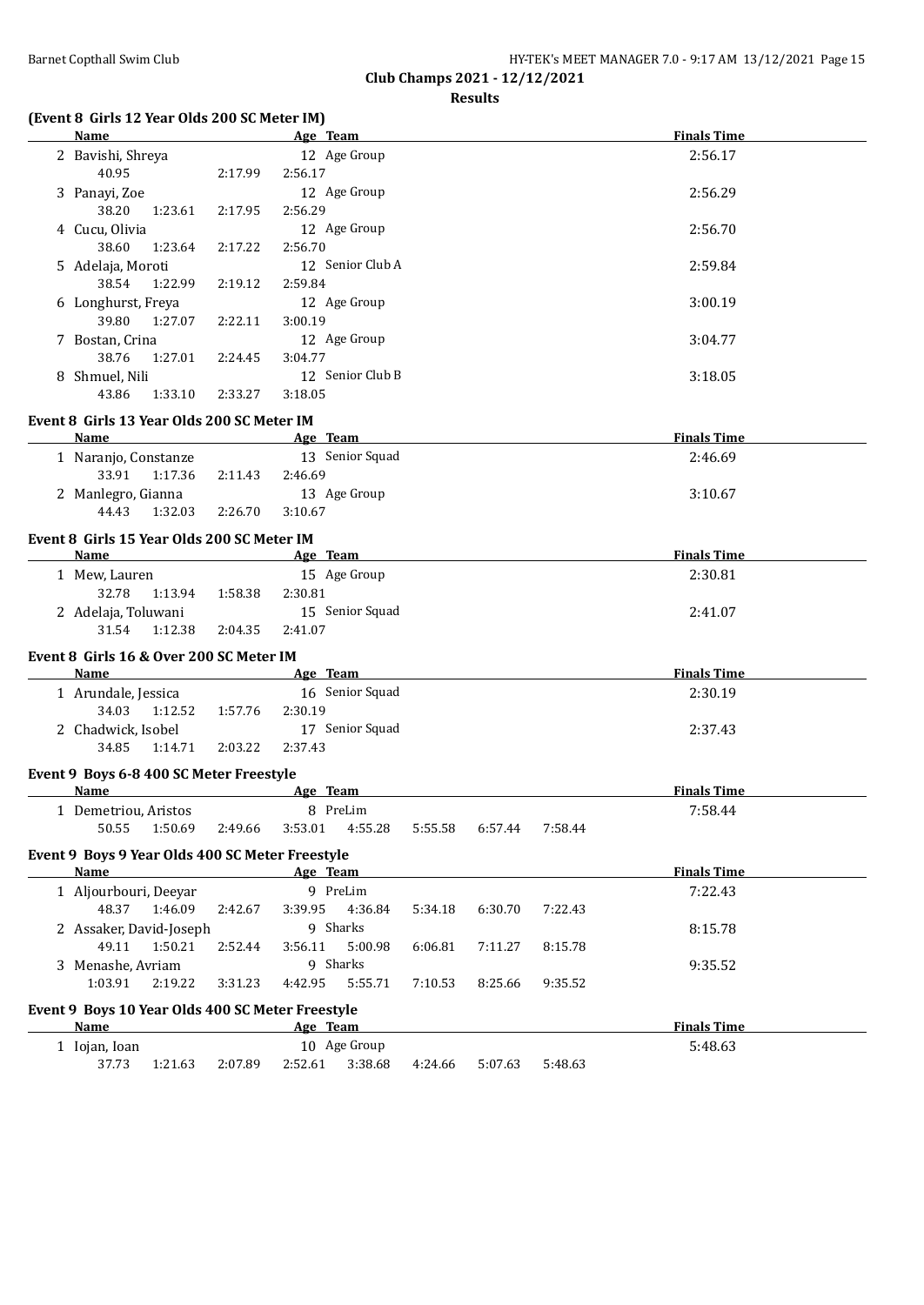| Barnet Copthall Swim Club | HY-TEK's MEET MANAGER 7.0 - 9:17 AM 13/12/2021 Page 16 |
|---------------------------|--------------------------------------------------------|
|                           | Club Champs 2021 - 12/12/2021                          |

**Results**

# **(Event 9 Boys 10 Year Olds 400 SC Meter Freestyle)**

| <b>Name</b>                                      |         | Age Team  |                     |         |         |         | <b>Finals Time</b> |
|--------------------------------------------------|---------|-----------|---------------------|---------|---------|---------|--------------------|
| 2 Butorac, Zoran                                 |         |           | 10 Age Group        |         |         |         | 5:55.34            |
| 39.53<br>1:24.45                                 | 2:09.45 | 2:55.96   | 3:40.10             | 4:24.98 | 5:11.33 | 5:55.34 |                    |
| 3 Daly, Daniel                                   |         |           | 10 Junior Age Group |         |         |         | 6:06.41            |
| 39.68<br>1:25.35                                 | 2:11.85 | 3:00.61   | 3:48.26             | 4:35.95 | 5:24.20 | 6:06.41 |                    |
| 4 Innes, Noah                                    |         | 10 Sharks |                     |         |         |         | 7:57.70            |
| 53.71<br>1:54.53                                 | 2:57.25 | 3:58.42   | 5:01.47             | 6:02.08 | 7:04.07 | 7:57.70 |                    |
| 5 Farhi, Sam                                     |         | 10 Sharks |                     |         |         |         | 8:03.10            |
| 55.25<br>1:57.30                                 | 3:01.78 | 4:03.23   | 5:03.48             | 6:06.96 | 7:07.15 | 8:03.10 |                    |
| 6 Iliev, Dimitar                                 |         | 10 Sharks |                     |         |         |         | 8:15.65            |
| 52.22<br>1:53.16                                 | 2:56.79 | 4:00.00   | 5:05.93             | 6:10.05 | 7:07.38 | 8:15.65 |                    |
|                                                  |         |           |                     |         |         |         |                    |
| Event 9 Boys 11 Year Olds 400 SC Meter Freestyle |         |           |                     |         |         |         |                    |
| <b>Name</b>                                      |         | Age Team  |                     |         |         |         | <b>Finals Time</b> |
| 1 Kay, Alp                                       |         |           | 11 Age Group        |         |         |         | 5:48.87            |
| 39.37<br>1:24.05                                 | 2:09.32 | 2:54.82   | 3:39.50             | 4:25.09 | 5:09.63 | 5:48.87 |                    |
| 2 Weerasinghe, Seth                              |         |           | 11 Age Group        |         |         |         | 5:53.66            |
| 38.38<br>1:23.12                                 | 2:07.50 | 2:52.89   | 3:39.81             | 4:27.20 | 5:11.69 | 5:53.66 |                    |
| 3 Shamshuddin Cortes, Alejandr                   |         |           | 11 Junior Age Group |         |         |         | 6:10.96            |
| 41.04<br>1:28.41                                 | 2:17.36 | 3:05.55   | 3:54.70             | 4:41.86 | 5:28.34 | 6:10.96 |                    |
| 4 Sufaj, Keiden                                  |         |           | 11 Junior Age Group |         |         |         | 6:12.40            |
| 41.75<br>1:29.96                                 | 2:19.23 | 3:07.48   | 3:55.69             | 4:43.55 | 5:29.78 | 6:12.40 |                    |
| 5 Buzsik, Zente                                  |         |           | 11 Junior Age Group |         |         |         | 6:15.45            |
| 42.30<br>1:30.27                                 | 2:18.30 | 3:06.46   | 3:55.74             | 4:44.36 | 5:30.07 | 6:15.45 |                    |
| Event 9 Boys 12 Year Olds 400 SC Meter Freestyle |         |           |                     |         |         |         |                    |
| Name                                             |         | Age Team  |                     |         |         |         | <b>Finals Time</b> |
| 1 Croke, Tom                                     |         |           | 12 Age Group        |         |         |         | 4:57.50            |
| 33.49<br>1:10.82                                 | 1:48.80 | 2:26.90   | 3:04.69             | 3:42.98 | 4:21.06 | 4:57.50 |                    |
| 2 Carreiras-Rebelo, Gabriel                      |         |           | 12 Age Group        |         |         |         | 5:04.26            |
| 35.50<br>1:13.82                                 | 1:52.59 | 2:31.46   | 3:10.32             | 3:48.97 | 4:27.01 | 5:04.26 |                    |
| 3 Danilet, Victor Vasile                         |         |           | 12 Age Group        |         |         |         | 5:04.96            |
| 35.59<br>1:14.32                                 | 1:53.23 | 2:32.30   | 3:11.18             | 3:50.32 | 4:28.49 | 5:04.96 |                    |
| 4 Kaye, Joe                                      |         |           | 12 Age Group        |         |         |         | 5:05.68            |
| 34.86<br>1:13.73                                 | 1:52.84 | 2:32.04   | 3:11.01             | 3:49.86 | 4:28.16 | 5:05.68 |                    |
| 5 Ionel-Asauleac, Andrew                         |         |           | 12 Age Group        |         |         |         | 5:08.98            |
| 34.86<br>1:13.90                                 | 1:53.06 | 2:32.23   | 3:11.36             | 3:49.94 | 4:27.28 | 5:08.98 |                    |
| 6 Kanok, Adam                                    |         |           | 12 Junior Club A    |         |         |         | 6:56.53            |
| 41.89<br>1:33.21                                 | 2:25.31 | 3:20.05   | 4:14.01             | 5:09.48 | 6:03.73 | 6:56.53 |                    |
|                                                  |         |           |                     |         |         |         |                    |
| Event 9 Boys 13 Year Olds 400 SC Meter Freestyle |         |           |                     |         |         |         |                    |
| <b>Name</b>                                      |         | Age Team  |                     |         |         |         | <b>Finals Time</b> |
| 1 Selmani, Yassin                                |         |           | 13 Senior Squad     |         |         |         | 4:41.21            |
| 32.63<br>1:07.90                                 | 1:43.94 | 2:19.65   | 2:55.44             | 3:31.45 | 4:07.18 | 4:41.21 |                    |
| 2 Hiotis-Sclavenitis, Romanos                    |         |           | 13 Age Group        |         |         |         | 4:56.48            |
| 33.82<br>1:10.92                                 | 1:48.39 | 2:25.71   | 3:02.95             | 3:40.90 | 4:18.80 | 4:56.48 |                    |
| 3 Jelbaoui, Amir                                 |         |           | 13 Senior Club A    |         |         |         | 5:10.66            |
| 33.81<br>1:11.13                                 | 1:49.74 | 2:29.40   | 3:10.30             | 3:51.00 | 4:32.33 | 5:10.66 |                    |
| 4 Lorenzim, Damiano                              |         |           | 13 Senior Club A    |         |         |         | 5:17.39            |
| 35.27<br>1:15.17                                 | 1:53.56 | 2:32.88   | 3:13.41             | 3:54.72 | 4:31.49 | 5:17.39 |                    |
| 5 Smlsal, Alfred                                 |         |           | 13 Senior Club A    |         |         |         | 5:42.07            |
| 39.18<br>1:21.91                                 | 2:05.13 | 2:49.01   | 3:32.37             | 4:15.96 | 4:58.19 | 5:42.07 |                    |
|                                                  |         |           |                     |         |         |         |                    |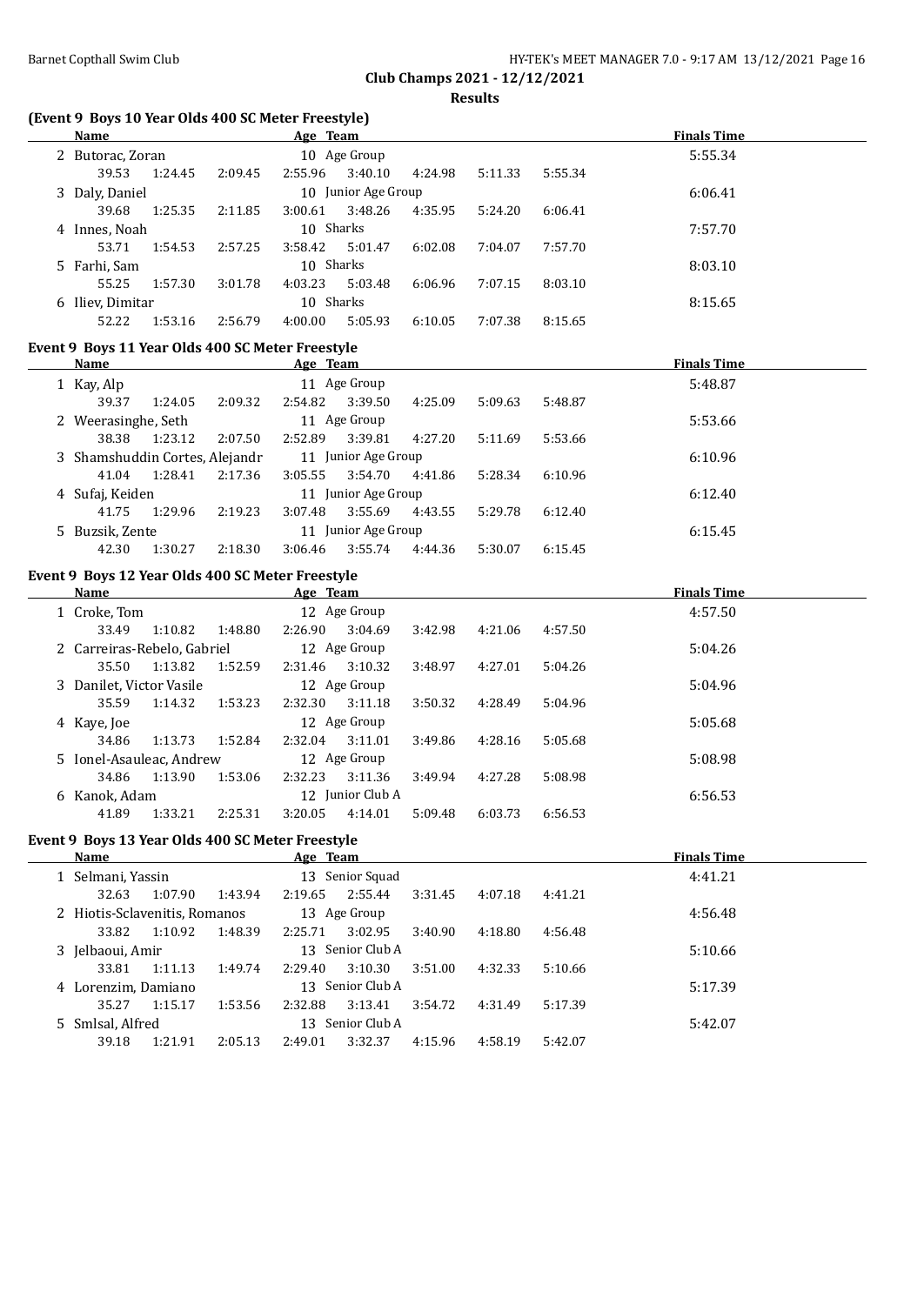**Event 9 Boys 14 Year Olds 400 SC Meter Freestyle**

53.00 1:47.51

| Barnet Copthall Swim Club | HY-TEK's MEET MANAGER 7.0 - 9:17 AM 13/12/2021 Page 17 |
|---------------------------|--------------------------------------------------------|
|                           | Club Champs 2021 - 12/12/2021                          |

**Results**

| Name                                                  |         |         | Age Team            |         |         |         | <b>Finals Time</b> |  |
|-------------------------------------------------------|---------|---------|---------------------|---------|---------|---------|--------------------|--|
| 1 Flynn, Thomas                                       |         |         | 14 Senior Squad     |         |         |         | 4:09.90            |  |
| 29.84<br>1:01.64                                      | 1:33.47 | 2:05.41 | 2:37.32             | 3:08.97 | 3:40.26 | 4:09.90 |                    |  |
| 2 Sinnott, Dante                                      |         |         | 14 Senior Squad     |         |         |         | 4:21.66            |  |
| 30.00<br>1:02.61                                      | 1:35.49 | 2:08.61 | 2:41.89             | 3:15.24 | 3:48.60 | 4:21.66 |                    |  |
| 3 Harris-Eze, Kene                                    |         |         | 14 Senior Squad     |         |         |         | 4:26.61            |  |
| 30.54<br>1:04.15                                      | 1:37.54 | 2:11.40 | 2:45.52             | 3:19.44 | 3:53.09 | 4:26.61 |                    |  |
| 4 Daryanani, Jai                                      |         |         | 14 Senior Club A    |         |         |         | 4:30.97            |  |
| 30.39<br>1:03.29                                      | 1:37.37 | 2:11.63 | 2:46.32             | 3:21.15 | 3:56.26 | 4:30.97 |                    |  |
|                                                       |         |         |                     |         |         |         |                    |  |
| Event 9 Boys 15 Year Olds 400 SC Meter Freestyle      |         |         |                     |         |         |         |                    |  |
| Name                                                  |         |         | Age Team            |         |         |         | <b>Finals Time</b> |  |
| 1 Tomkins, Jake                                       |         |         | 15 Senior Squad     |         |         |         | 4:09.01            |  |
| 28.74<br>1:00.51                                      | 1:32.59 | 2:04.68 | 2:36.78             | 3:08.65 | 3:40.30 | 4:09.01 |                    |  |
| 2 Smlsal, Albert                                      |         |         | 15 Senior Club A    |         |         |         | 5:30.94            |  |
| 36.39<br>1:17.25                                      | 1:59.40 | 2:42.07 | 3:25.06             | 4:07.77 | 4:50.72 | 5:30.94 |                    |  |
| Event 9 Boys 16 & Over 400 SC Meter Freestyle         |         |         |                     |         |         |         |                    |  |
| <b>Name</b>                                           |         |         | Age Team            |         |         |         | <b>Finals Time</b> |  |
| 1 Kaye, James                                         |         |         | 16 Senior Squad     |         |         |         | 4:09.58            |  |
| 29.09<br>1:00.63                                      | 1:32.44 | 2:04.52 | 2:36.23             | 3:08.38 | 3:39.82 | 4:09.58 |                    |  |
| 2 Quiddington, Harvey                                 |         |         | 17 Senior Squad     |         |         |         | 4:21.70            |  |
| 29.64<br>1:02.41                                      | 1:35.42 | 2:08.80 | 2:42.76             | 3:16.46 | 3:49.63 | 4:21.70 |                    |  |
|                                                       |         |         |                     |         |         |         |                    |  |
| Event 10 Girls 6-8 100 SC Meter Breaststroke          |         |         |                     |         |         |         | <b>Finals Time</b> |  |
| Name                                                  |         |         | Age Team            |         |         |         |                    |  |
| 1 Hedger, Isabelle                                    |         |         | 8 PreLim            |         |         |         | 2:14.99            |  |
| 1:06.16<br>2:14.99                                    |         |         |                     |         |         |         |                    |  |
| 2 Koufi, Camilla                                      |         |         | 8 Sharks            |         |         |         | 2:34.67            |  |
| 1:16.08<br>2:34.67                                    |         |         |                     |         |         |         |                    |  |
| Event 10 Girls 9 Year Olds 100 SC Meter Breaststroke  |         |         |                     |         |         |         |                    |  |
| <b>Name</b>                                           |         |         | Age Team            |         |         |         | <b>Finals Time</b> |  |
| 1 Mirza, Amelie                                       |         |         | 9 Age Group         |         |         |         | 1:51.47            |  |
| 53.28<br>1:51.47                                      |         |         |                     |         |         |         |                    |  |
| 2 Rayan, Aleeza                                       |         |         | 9 PreLim            |         |         |         | 2:02.88            |  |
| 59.00<br>2:02.88                                      |         |         |                     |         |         |         |                    |  |
| 3 Osele, Isabella                                     |         |         | 9 PreLim            |         |         |         | 2:05.35            |  |
| 1:00.09<br>2:05.35                                    |         |         |                     |         |         |         |                    |  |
| 4 Shah, Sareena                                       |         |         | 9 PreLim            |         |         |         | 2:09.12            |  |
| $1:02.71$ $2:09.12$                                   |         |         |                     |         |         |         |                    |  |
| 5 Kotak, Aarya                                        |         |         | 9 PreLim            |         |         |         | 2:12.30            |  |
| 1:03.70<br>2:12.30                                    |         |         |                     |         |         |         |                    |  |
| 6 Menashe, Racheli                                    |         |         | 9 PreLim            |         |         |         | 2:16.92            |  |
| 1:06.27<br>2:16.92                                    |         |         |                     |         |         |         |                    |  |
| 7 Lutescu, Rebecca                                    |         |         | 9 PreLim            |         |         |         | 2:21.73            |  |
| 1:05.70<br>2:21.73                                    |         |         |                     |         |         |         |                    |  |
|                                                       |         |         |                     |         |         |         |                    |  |
| Event 10 Girls 10 Year Olds 100 SC Meter Breaststroke |         |         |                     |         |         |         |                    |  |
| Name                                                  |         |         | Age Team            |         |         |         | <b>Finals Time</b> |  |
| 1 Lazarevic, Sofia<br>49.82<br>1:44.15                |         |         | 10 Junior Age Group |         |         |         | 1:44.15            |  |
| 2 Nosinova, Sofia                                     |         |         | 10 Age Group        |         |         |         | 1:47.51            |  |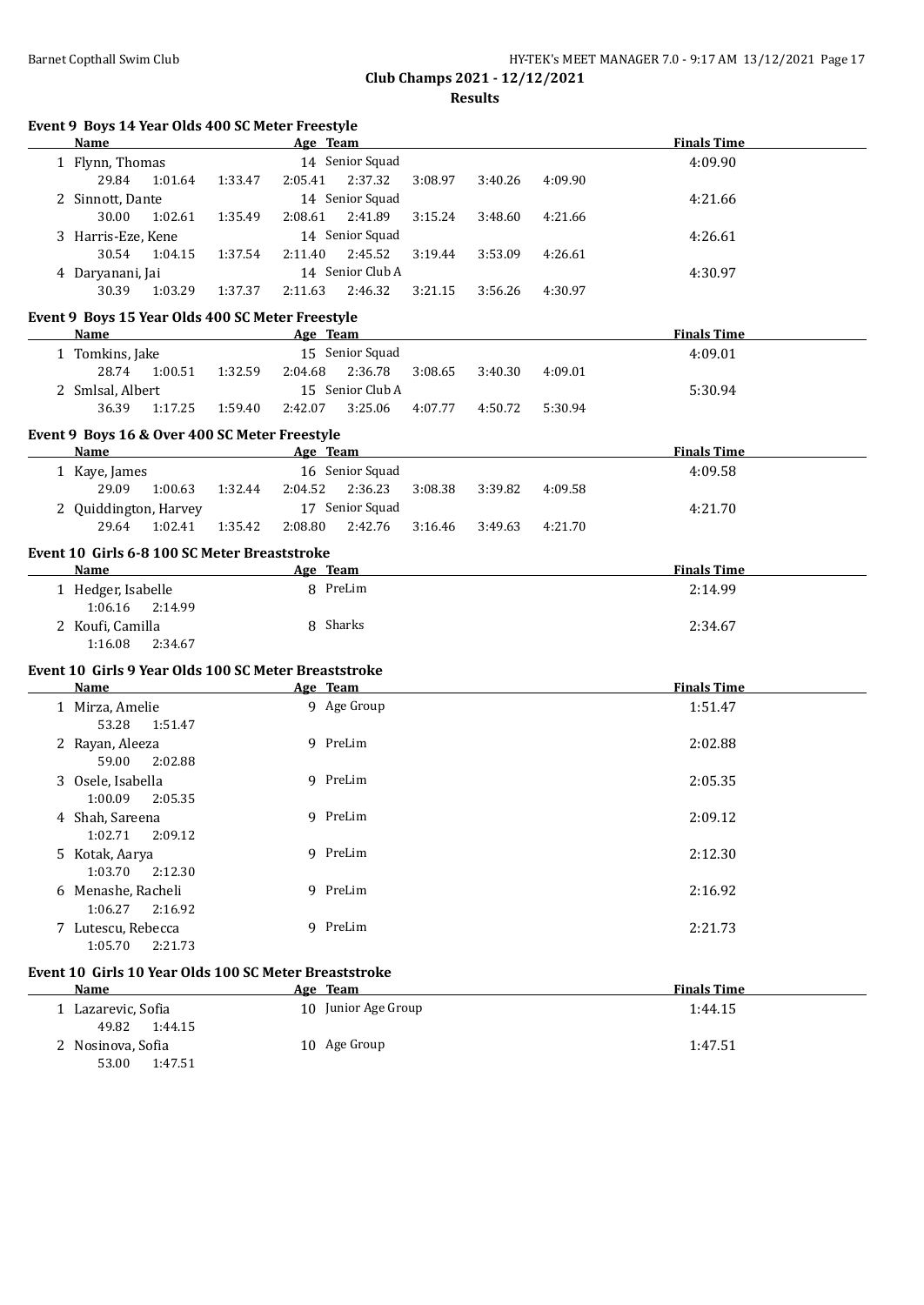# **(Event 10 Girls 10 Year Olds 100 SC Meter Breaststroke)**

| <b>Name</b>                                                       | Age Team            | <b>Finals Time</b> |
|-------------------------------------------------------------------|---------------------|--------------------|
| 3 Hayakawa, Jui                                                   | 10 Age Group        | 1:55.54            |
| 55.15<br>1:55.54<br>4 Nastiuc Blanar, Roberta<br>57.09<br>1:58.45 | 10 PreLim           | 1:58.45            |
| 5 Anyanwu, Greatwin<br>1:59.82<br>57.16                           | 10 Junior Age Group | 1:59.82            |
| 6 Demetriou, Sofia<br>57.34<br>2:03.06                            | 10 Junior Age Group | 2:03.06            |
| 7 Kaye, Ava<br>1:03.36<br>2:10.21                                 | 10 PreLim           | 2:10.21            |
| 8 Denis-Hajali, Nolwen<br>1:01.22<br>2:12.64                      | 10 Sharks           | 2:12.64            |
| 9 Nikoukar-Mojarad, Persis<br>1:05.85<br>2:14.62                  | 10 Sharks           | 2:14.62            |
| 10 Soni, Gia<br>1:06.02<br>2:17.26                                | 10 PreLim           | 2:17.26            |
| 11 Makhammadieva, Sophie<br>1:05.81<br>2:18.47                    | 10 Sharks           | 2:18.47            |
| 12 Dinisoara, Anna Bella<br>1:07.75<br>2:24.26                    | 10 Sharks           | 2:24.26            |

## **Event 10 Girls 11 Year Olds 100 SC Meter Breaststroke**

| Name                                 | <u>Age Team</u>                                                                                               | <b>Finals Time</b> |
|--------------------------------------|---------------------------------------------------------------------------------------------------------------|--------------------|
| 1 Alden, Amelia<br>50.50<br>1:44.04  | 11 Age Group                                                                                                  | 1:44.04            |
| 2 Olszewska, Nadia<br>50.05 1:44.77  | 11 Age Group                                                                                                  | 1:44.77            |
| 3 Hayakawa, Mei<br>51.52 1:45.72     | 11 Age Group                                                                                                  | 1:45.72            |
| 4 Woolfe, Sophia<br>2:01.41<br>58.44 | 11 PreLim                                                                                                     | 2:01.41            |
| --- Shah, Tara                       | 11 Junior Club B<br>76 Did not touch at turn or finish with both hands, or touch not simultaneous or hands no | DQ                 |

7.6 Did not touch at turn or finish with both hands, or touch not simultaneous or hands no 1:14.92 DQ

## **Event 10 Girls 12 Year Olds 100 SC Meter Breaststroke**

| Name                                                                                                          | Age Team         | <b>Finals Time</b> |
|---------------------------------------------------------------------------------------------------------------|------------------|--------------------|
| 1 Bavishi, Shreya<br>48.19<br>1:39.21                                                                         | 12 Age Group     | 1:39.21            |
| 2 Elias, Antonia<br>49.65<br>1:40.51                                                                          | 12 Age Group     | 1:40.51            |
| 3 Cucu, Olivia<br>48.28<br>1:40.67                                                                            | 12 Age Group     | 1:40.67            |
| 4 Shmuel, Nili<br>1:45.02<br>50.08                                                                            | 12 Senior Club B | 1:45.02            |
| --- Sinclair, Rachel<br>7.2 Arm movements not simultaneous or not in the same horizontal plane<br>48.45<br>DQ | 12 Junior Club A | DQ                 |
|                                                                                                               |                  |                    |

#### **Event 10 Girls 13 Year Olds 100 SC Meter Breaststroke**

| <b>Name</b>          | <u>Age Team</u> | <b>Finals Time</b> |
|----------------------|-----------------|--------------------|
| 1 Naranjo, Constanze | 13 Senior Squad | 1:30.16            |
| 1:30.16<br>43.31     |                 |                    |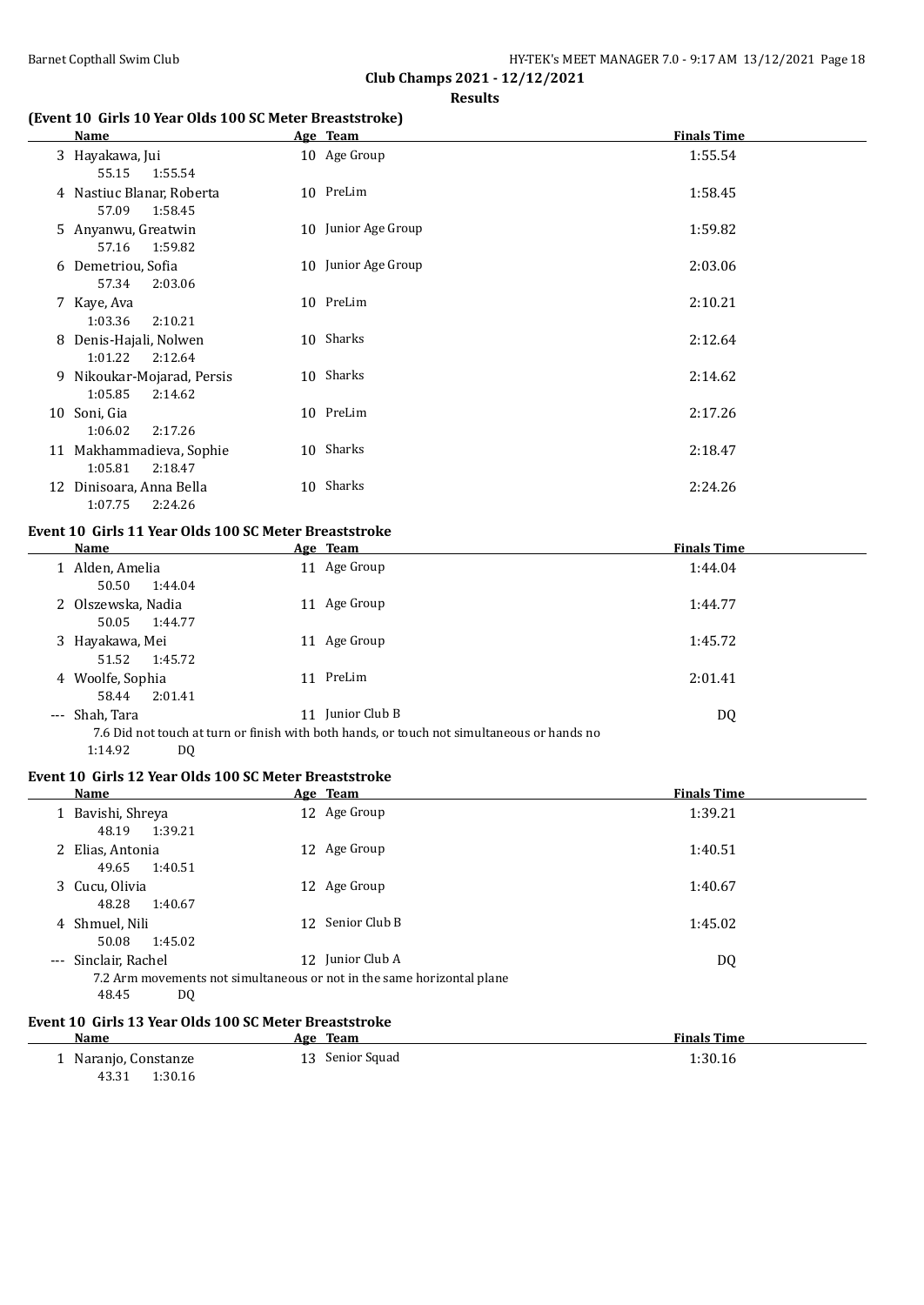52.21 1:48.29

53.01 1:52.52

**Club Champs 2021 - 12/12/2021 Results**

| Name                                                              | Age Team            | <b>Finals Time</b> |
|-------------------------------------------------------------------|---------------------|--------------------|
| 2 Manlegro, Gianna<br>48.05<br>1:41.10                            | 13 Age Group        | 1:41.10            |
| Event 10 Girls 15 Year Olds 100 SC Meter Breaststroke             |                     |                    |
| Name                                                              | Age Team            | <b>Finals Time</b> |
| 1 Mew, Lauren                                                     | 15 Age Group        | 1:26.20            |
| 40.96<br>1:26.20                                                  |                     |                    |
| 2 Adelaja, Toluwani<br>40.51<br>1:26.81                           | 15 Senior Squad     | 1:26.81            |
| Event 10 Girls 16 & Over 100 SC Meter Breaststroke                |                     |                    |
| Name                                                              | Age Team            | <b>Finals Time</b> |
| 1 Arundale, Jessica<br>40.24<br>1:24.00                           | 16 Senior Squad     | 1:24.00            |
| 2 Chadwick, Isobel<br>43.66<br>1:31.81                            | 17 Senior Squad     | 1:31.81            |
| Event 11 Boys 6-8 100 SC Meter Backstroke                         |                     |                    |
| Name                                                              | Age Team            | <b>Finals Time</b> |
| 1 Demetriou, Aristos<br>55.26<br>1:56.38                          | 8 PreLim            | 1:56.38            |
| Event 11 Boys 9 Year Olds 100 SC Meter Backstroke                 |                     |                    |
| Name                                                              | Age Team            | <b>Finals Time</b> |
| 1 Herman, Jameson<br>46.35<br>1:36.20                             | 9 Junior Age Group  | 1:36.20            |
| 2 Flori, Raffi<br>46.52<br>1:39.23                                | 9 Junior Age Group  | 1:39.23            |
| 3 Aljourbouri, Deeyar<br>51.96<br>1:47.16                         | 9 PreLim            | 1:47.16            |
| 4 Kay, Deniz<br>53.02                                             | 9 PreLim            | 1:54.25            |
| 1:54.25<br>5 Xie, Lewis                                           | 9 Sharks            | 1:54.49            |
| 57.40<br>1:54.49                                                  |                     |                    |
| 6 Harris-Eze, Koby T<br>58.10<br>1:58.06                          | 9 PreLim            | 1:58.06            |
| 7 Menashe, Avriam<br>1:06.91<br>2:19.89                           | 9 Sharks            | 2:19.89            |
| --- Shmuel, Tal                                                   | 9 Sharks            | DQ                 |
| 6.4 Did not touch the wall during the turn                        |                     |                    |
| 50.43<br>DQ                                                       |                     |                    |
| Event 11 Boys 10 Year Olds 100 SC Meter Backstroke<br><b>Name</b> | Age Team            | <b>Finals Time</b> |
|                                                                   |                     | 1:31.58            |
|                                                                   |                     |                    |
| 1 Daly, Daniel<br>44.25<br>1:31.58                                | 10 Junior Age Group |                    |
| 2 Butorac, Zoran<br>45.54<br>1:31.96                              | 10 Age Group        | 1:31.96            |

4 Farhi, Sam 10 Sharks 1:48.29

5 Papuc, Oscar 10 Sharks 1:52.52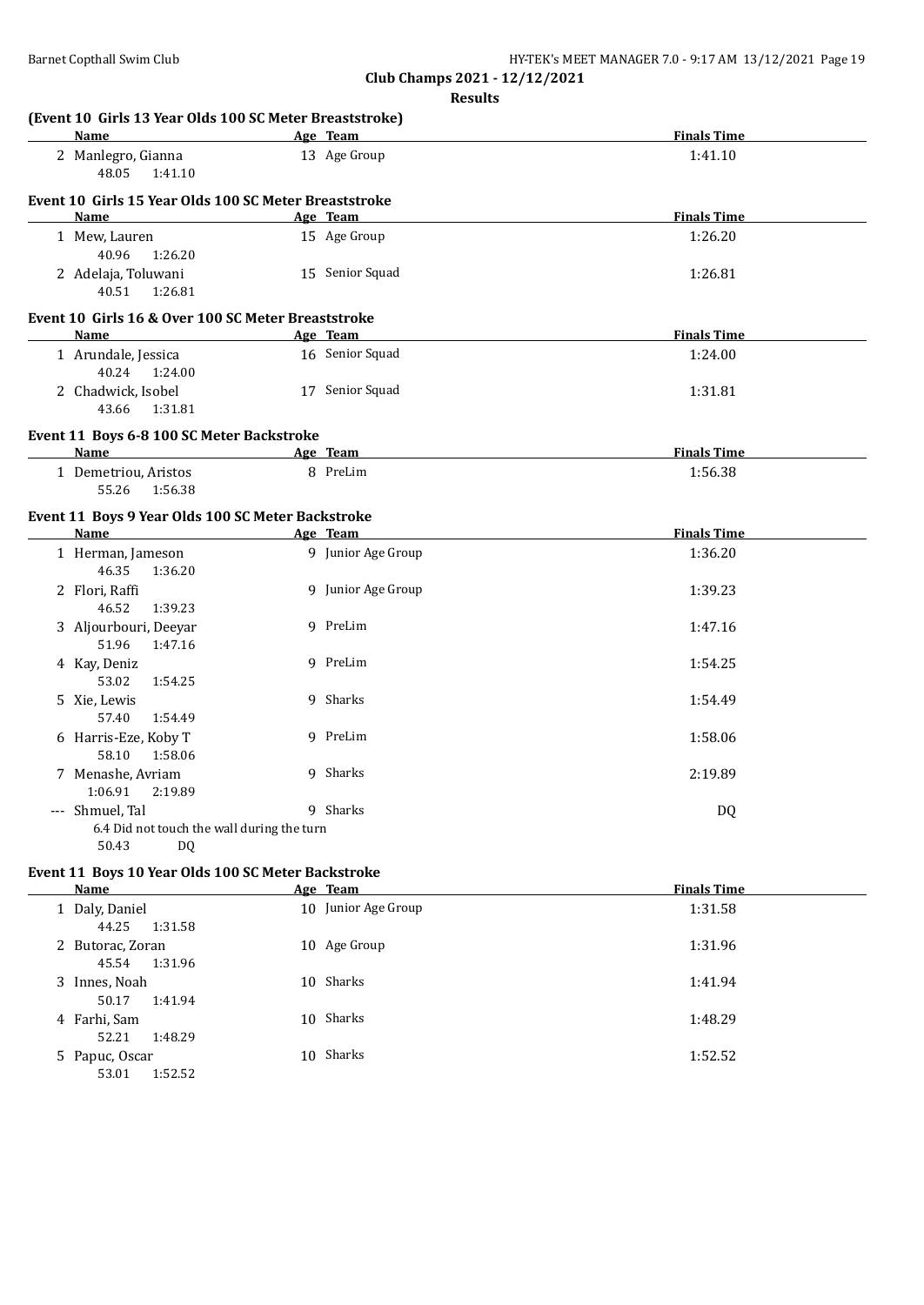1:01.58 2:07.65

**(Event 11 Boys 10 Year Olds 100 SC Meter Backstroke)**

**Event 11 Boys 11 Year Olds 100 SC Meter Backstroke**

**Club Champs 2021 - 12/12/2021 Results**

**Age Team Age Team Finals Time** 6 Iliev, Dimitar 10 Sharks 2:07.65

| Name                                                                                                                               | Age Team            | <b>Finals Time</b> |
|------------------------------------------------------------------------------------------------------------------------------------|---------------------|--------------------|
| 1 Selmani, Amar<br>40.52<br>1:24.04                                                                                                | 11 Age Group        | 1:24.04            |
| 2 Weerasinghe, Seth<br>43.00<br>1:26.09                                                                                            | 11 Age Group        | 1:26.09            |
| 3 Kay, Alp<br>42.41<br>1:28.05                                                                                                     | 11 Age Group        | 1:28.05            |
| 4 Shamshuddin Cortes, Alejandr<br>47.34<br>1:35.18                                                                                 | 11 Junior Age Group | 1:35.18            |
| 5 Buzsik, Zente<br>47.29<br>1:38.50                                                                                                | 11 Junior Age Group | 1:38.50            |
| 6 Sufaj, Keiden<br>49.03<br>1:41.64                                                                                                | 11 Junior Age Group | 1:41.64            |
| Event 11 Boys 12 Year Olds 100 SC Meter Backstroke                                                                                 |                     |                    |
| <b>Name</b>                                                                                                                        | Age Team            | <b>Finals Time</b> |
| 1 Croke, Tom<br>38.75<br>1:19.26                                                                                                   | 12 Age Group        | 1:19.26            |
| 2 Kaye, Joe<br>39.22<br>1:19.40                                                                                                    | 12 Age Group        | 1:19.40            |
| 3 Ionel-Asauleac, Andrew<br>39.39<br>1:20.39                                                                                       | 12 Age Group        | 1:20.39            |
| 4 Danilet, Victor Vasile<br>39.49<br>1:21.30                                                                                       | 12 Age Group        | 1:21.30            |
| 5 Carreiras-Rebelo, Gabriel<br>41.24<br>1:22.97                                                                                    | 12 Age Group        | 1:22.97            |
| 6 Takemoto, Yuto<br>42.77<br>1:29.34                                                                                               | 12 Senior Club A    | 1:29.34            |
| --- Kanok, Adam                                                                                                                    | 12 Junior Club A    | <b>DQ</b>          |
| 6.2 Left position on the back (other than to initiate a turn)<br>48.74<br>DQ<br>Event 11 Boys 13 Year Olds 100 SC Meter Backstroke |                     |                    |
| Name                                                                                                                               | Age Team            | <b>Finals Time</b> |
| 1 Jelbaoui, Amir<br>34.96<br>1:12.30                                                                                               | 13 Senior Club A    | 1:12.30            |
| 2 Selmani, Yassin<br>36.64<br>1:14.18                                                                                              | 13 Senior Squad     | 1:14.18            |
| 3 Lorenzim, Damiano<br>38.98<br>1:21.00                                                                                            | 13 Senior Club A    | 1:21.00            |
| 4 Smlsal, Alfred<br>39.78<br>1:23.03                                                                                               | 13 Senior Club A    | 1:23.03            |
| Event 11 Boys 14 Year Olds 100 SC Meter Backstroke<br><b>Name</b>                                                                  | Age Team            | <b>Finals Time</b> |
|                                                                                                                                    | 14 Senior Squad     |                    |
| 1 Flynn, Thomas<br>31.80<br>1:04.11                                                                                                |                     | 1:04.11            |

2 Sinnott, Dante 14 Senior Squad 1:08.83

33.47 1:08.83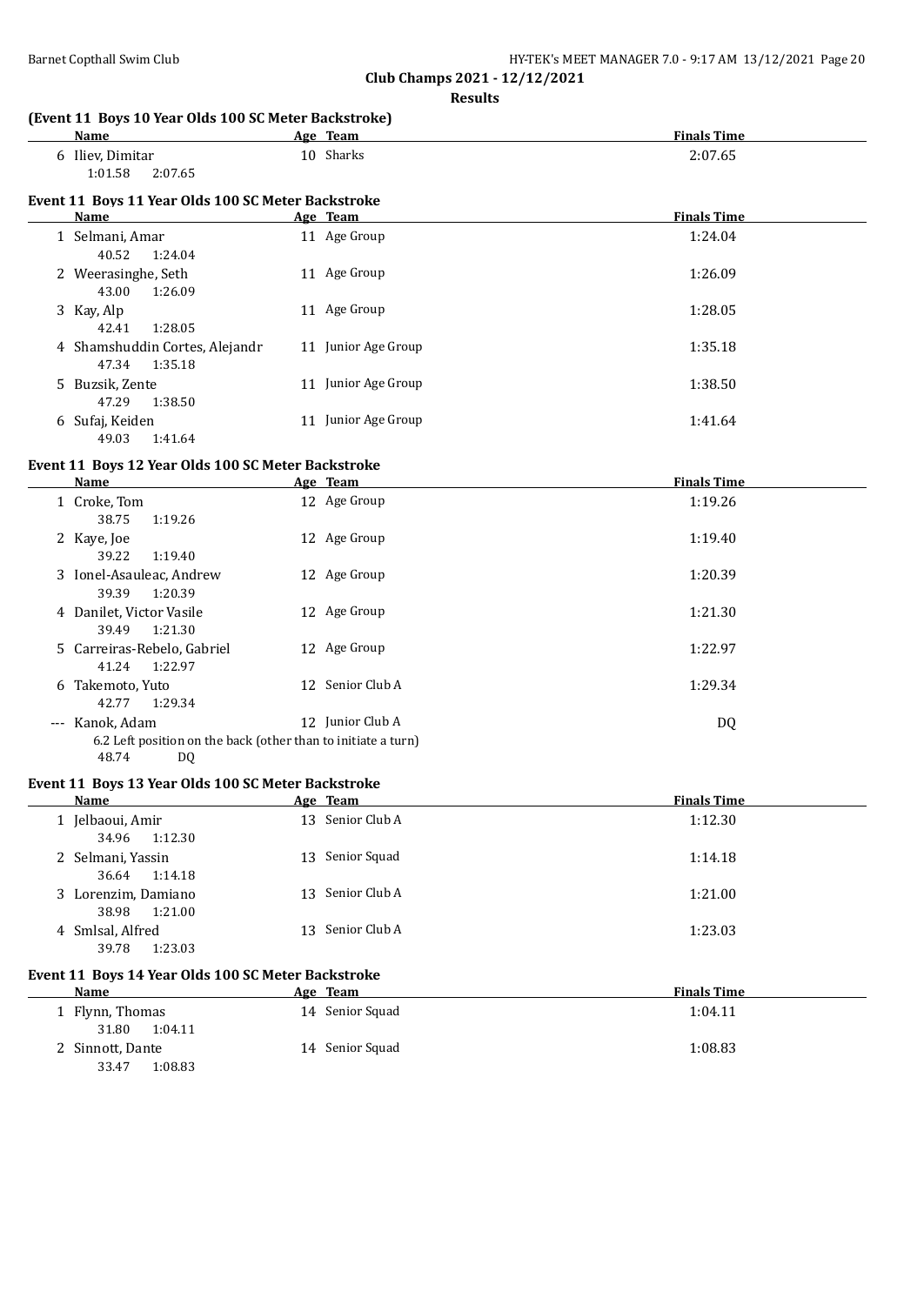|   | (Event 11 Boys 14 Year Olds 100 SC Meter Backstroke)<br>Name                 | Age Team                                                                                   | <b>Finals Time</b> |
|---|------------------------------------------------------------------------------|--------------------------------------------------------------------------------------------|--------------------|
|   | 3 Harris-Eze, Kene                                                           | 14 Senior Squad                                                                            | 1:12.27            |
|   | 35.69<br>1:12.27                                                             |                                                                                            |                    |
|   | 4 Daryanani, Jai<br>35.34<br>1:13.29                                         | 14 Senior Club A                                                                           | 1:13.29            |
|   | Event 11 Boys 15 Year Olds 100 SC Meter Backstroke<br>Name                   | Age Team                                                                                   | <b>Finals Time</b> |
|   | 1 Tomkins, Jake                                                              | 15 Senior Squad                                                                            | 1:05.50            |
|   | 31.80<br>1:05.50                                                             |                                                                                            |                    |
|   | 2 Smlsal, Albert<br>37.52<br>1:15.67                                         | 15 Senior Club A                                                                           | 1:15.67            |
|   | --- Assaker, Brayan                                                          | 15 Senior Club B                                                                           | DQ                 |
|   | 6.2 Left position on the back (other than to initiate a turn)<br>42.78<br>DQ |                                                                                            |                    |
|   | Event 11 Boys 16 & Over 100 SC Meter Backstroke                              |                                                                                            |                    |
|   | Name                                                                         | Age Team                                                                                   | <b>Finals Time</b> |
|   | 1 Kaye, James<br>31.97<br>1:04.40                                            | 16 Senior Squad                                                                            | 1:04.40            |
|   | 2 Quiddington, Harvey<br>32.63<br>1:06.23                                    | 17 Senior Squad                                                                            | 1:06.23            |
|   | Event 12 Girls 6-8 100 SC Meter Butterfly                                    |                                                                                            |                    |
|   | <b>Name</b>                                                                  | Age Team                                                                                   | <b>Finals Time</b> |
|   | 1 Hedger, Isabelle<br>1:08.03<br>2:23.41                                     | 8 PreLim                                                                                   | 2:23.41            |
|   | Event 12 Girls 9 Year Olds 100 SC Meter Butterfly                            |                                                                                            |                    |
|   | Name                                                                         | Age Team                                                                                   | <b>Finals Time</b> |
|   | 1 Mirza, Amelie<br>48.25<br>1:45.17                                          | 9 Age Group                                                                                | 1:45.17            |
|   | 2 Osele, Isabella<br>52.66<br>1:53.90                                        | 9 PreLim                                                                                   | 1:53.90            |
|   | 3 Takemoto, Kanon<br>55.47<br>2:01.37                                        | 9 PreLim                                                                                   | 2:01.37            |
|   | 4 Onobrauche, Sara<br>55.14<br>2:02.53                                       | 9 PreLim                                                                                   | 2:02.53            |
|   | --- Menashe, Racheli                                                         | 9 PreLim                                                                                   | <b>DQ</b>          |
|   | 1:05.29<br><b>DQ</b>                                                         | 8.4 Did not touch at turn or finish with both hands or touch not simultaneous or hands sep |                    |
|   | Event 12 Girls 10 Year Olds 100 SC Meter Butterfly<br><b>Name</b>            | Age Team                                                                                   | <b>Finals Time</b> |
|   | 1 Jelbaoui, Leyla<br>39.96<br>1:26.53                                        | 10 Age Group                                                                               | 1:26.53            |
|   | 2 Nosinova, Sofia<br>40.86<br>1:29.23                                        | 10 Age Group                                                                               | 1:29.23            |
| 3 | Hayakawa, Jui<br>48.61<br>1:45.18                                            | 10 Age Group                                                                               | 1:45.18            |
|   | 4 Anyanwu, Greatwin<br>50.32<br>1:52.03                                      | 10 Junior Age Group                                                                        | 1:52.03            |

5 Demetriou, Sofia 10 Junior Age Group 1:58.83 1:58.83 54.71 1:58.83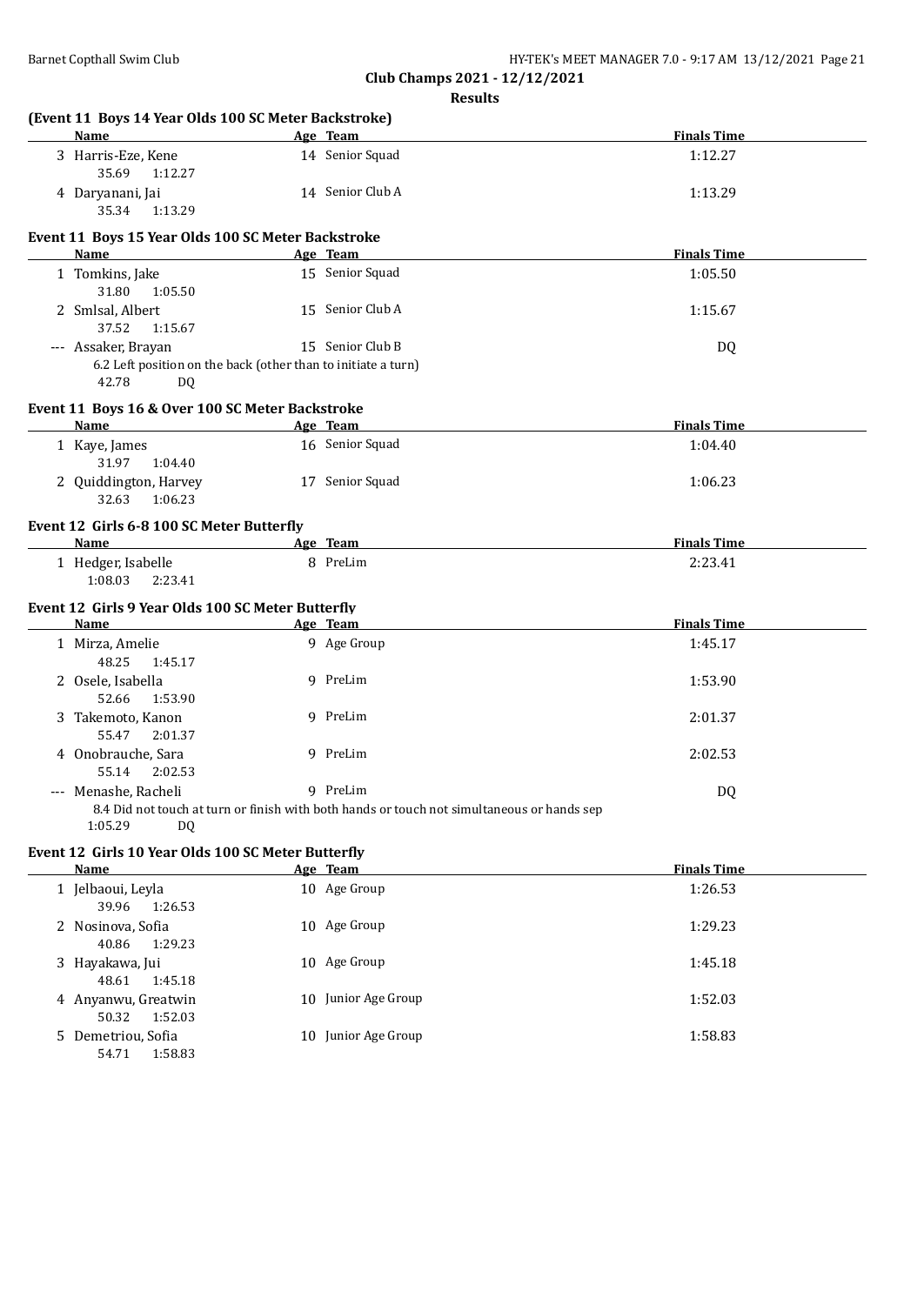| Name                                                     | Age Team                                              | <b>Finals Time</b> |
|----------------------------------------------------------|-------------------------------------------------------|--------------------|
| 6 Kaye, Ava<br>59.62<br>2:08.16                          | 10 PreLim                                             | 2:08.16            |
|                                                          |                                                       |                    |
| Event 12 Girls 11 Year Olds 100 SC Meter Butterfly       |                                                       |                    |
| Name                                                     | Age Team                                              | <b>Finals Time</b> |
| 1 Olszewska, Nadia<br>40.63<br>1:28.84                   | 11 Age Group                                          | 1:28.84            |
| 2 Alden, Amelia                                          | 11 Age Group                                          | 1:30.50            |
| 3 Hayakawa, Mei<br>42.36<br>1:30.78                      | 11 Age Group                                          | 1:30.78            |
| --- Veingard, Amelia                                     | 11 Junior Age Group                                   | <b>DQ</b>          |
| 43.15<br><b>DQ</b>                                       | 10.2 A swimmer did not cover the whole distance - DNF |                    |
| Event 12 Girls 12 Year Olds 100 SC Meter Butterfly       |                                                       |                    |
| <b>Name</b>                                              | Age Team                                              | <b>Finals Time</b> |
| 1 Panayi, Zoe<br>37.64<br>1:17.89                        | 12 Age Group                                          | 1:17.89            |
| 2 Elias, Antonia<br>38.03<br>1:18.49                     | 12 Age Group                                          | 1:18.49            |
| 3 Bostan, Crina<br>37.81<br>1:21.04                      | 12 Age Group                                          | 1:21.04            |
| 4 Cucu, Olivia<br>40.12<br>1:24.34                       | 12 Age Group                                          | 1:24.34            |
| 5 Adelaja, Moroti<br>40.02<br>1:27.41                    | 12 Senior Club A                                      | 1:27.41            |
|                                                          |                                                       |                    |
| Event 12 Girls 13 Year Olds 100 SC Meter Butterfly       |                                                       |                    |
| <b>Name</b>                                              | Age Team                                              | <b>Finals Time</b> |
| 1 Naranjo, Constanze<br>36.27<br>1:16.75                 | 13 Senior Squad                                       | 1:16.75            |
| Event 12 Girls 15 Year Olds 100 SC Meter Butterfly       |                                                       |                    |
| <b>Name</b>                                              | Age Team                                              | <b>Finals Time</b> |
| 1 Bernholt, Tsala<br>31.47<br>1:06.68                    | 15 Senior Squad                                       | 1:06.68            |
| Event 12 Girls 16 & Over 100 SC Meter Butterfly          |                                                       |                    |
| Name                                                     | Age Team                                              | <b>Finals Time</b> |
| 1 Arundale, Jessica<br>34.32<br>1:10.67                  | 16 Senior Squad                                       | 1:10.67            |
| 2 Chadwick, Isobel<br>34.98<br>1:13.65                   | 17 Senior Squad                                       | 1:13.65            |
| Event 13 Boys 6-8 100 SC Meter Freestyle                 |                                                       |                    |
| <b>Name</b>                                              | Age Team                                              | <b>Finals Time</b> |
| 1 Demetriou, Aristos<br>50.29<br>1:49.25                 | 8 PreLim                                              | 1:49.25            |
| Event 13 Boys 9 Year Olds 100 SC Meter Freestyle<br>Name | Age Team                                              | <b>Finals Time</b> |
| 1 Herman, Jameson<br>38.26<br>1:21.13                    | 9 Junior Age Group                                    | 1:21.13            |
| 2 Flori, Raffi<br>40.21<br>1:26.28                       | 9 Junior Age Group                                    | 1:26.28            |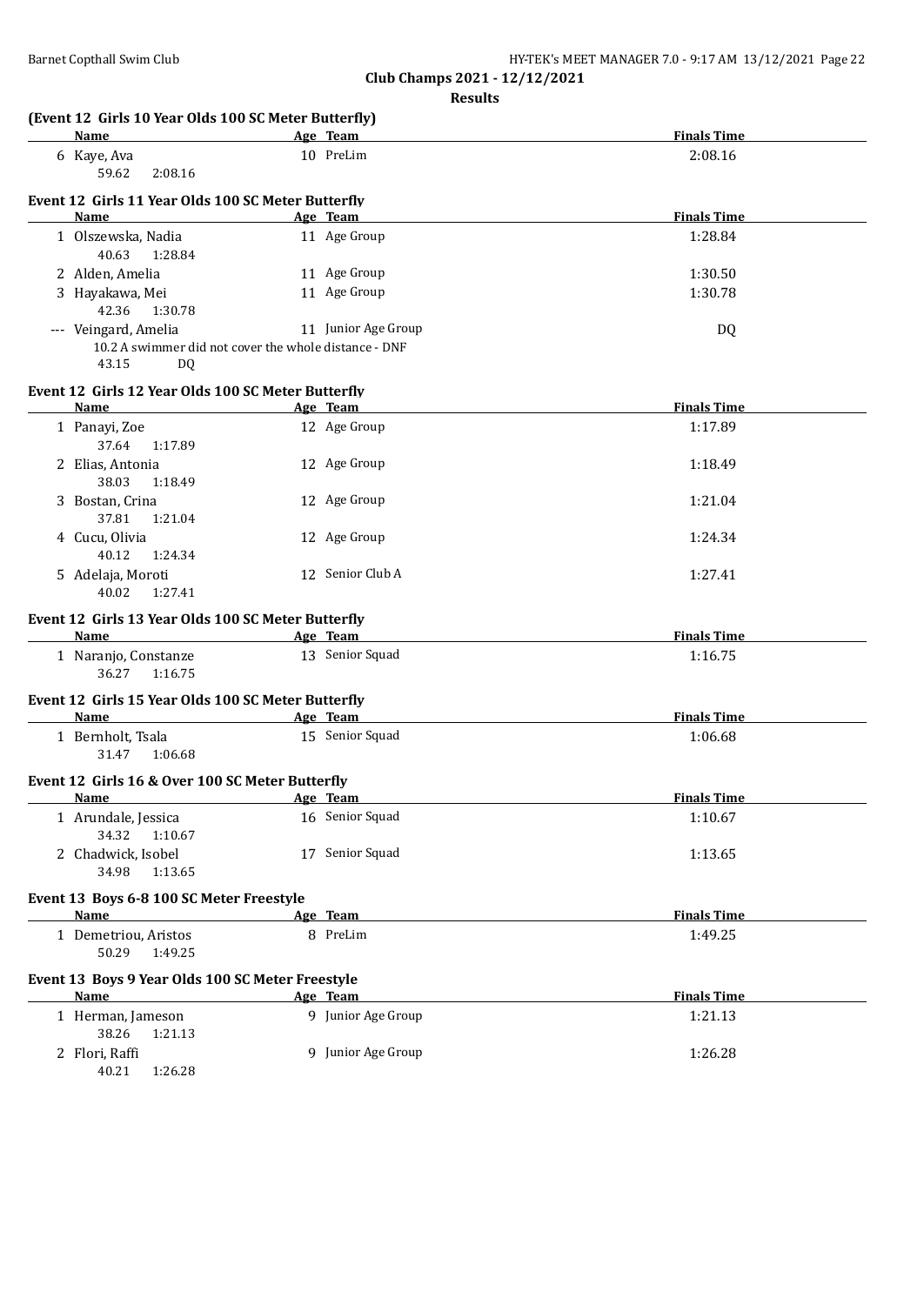| Barnet Copthall Swim Club | HY-TEK's MEET MANAGER 7.0 - 9:17 AM 13/12/2021 Page 23 |
|---------------------------|--------------------------------------------------------|
|                           |                                                        |

#### **(Event 13 Boys 9 Year Olds 100 SC Meter Freestyle)**

| Name                                      | Age Team | <b>Finals Time</b> |
|-------------------------------------------|----------|--------------------|
| 3 Aljourbouri, Deeyar<br>1:38.34<br>46.20 | 9 PreLim | 1:38.34            |
| 4 Assaker, David-Joseph<br>47.56 1:44.12  | 9 Sharks | 1:44.12            |
| 5 Harris-Eze, Koby T<br>1:45.41<br>51.06  | 9 PreLim | 1:45.41            |
| 6 Kay, Deniz<br>1:58.70<br>52.98          | 9 PreLim | 1:58.70            |
| 7 Xie, Lewis<br>2:02.30<br>59.85          | 9 Sharks | 2:02.30            |
| 8 Shmuel, Tal<br>2:02.70<br>58.83         | 9 Sharks | 2:02.70            |
| 9 Menashe, Avriam<br>2:15.02<br>1:04.30   | 9 Sharks | 2:15.02            |

#### **Event 13 Boys 10 Year Olds 100 SC Meter Freestyle**

| Name                                 | Age Team            | <b>Finals Time</b> |
|--------------------------------------|---------------------|--------------------|
| 1 Iojan, Ioan<br>37.14<br>1:18.25    | 10 Age Group        | 1:18.25            |
| 2 Daly, Daniel<br>37.89<br>1:20.08   | 10 Junior Age Group | 1:20.08            |
| 3 Butorac, Zoran<br>39.27<br>1:21.56 | 10 Age Group        | 1:21.56            |
| 4 Innes, Noah<br>1:43.49<br>49.51    | 10 Sharks           | 1:43.49            |
| 5 Iliev, Dimitar<br>48.02<br>1:44.53 | 10 Sharks           | 1:44.53            |

# **Event 13 Boys 11 Year Olds 100 SC Meter Freestyle**

| Name                                               | Age Team            | <b>Finals Time</b> |
|----------------------------------------------------|---------------------|--------------------|
| 1 Selmani, Amar<br>1:11.54<br>34.69                | 11 Age Group        | 1:11.54            |
| 2 Kay, Alp<br>1:18.22<br>36.66                     | 11 Age Group        | 1:18.22            |
| 3 Weerasinghe, Seth<br>1:18.64<br>37.06            | 11 Age Group        | 1:18.64            |
| 4 Shamshuddin Cortes, Alejandr<br>1:20.50<br>38.66 | 11 Junior Age Group | 1:20.50            |
| 5 Sufaj, Keiden<br>1:26.88<br>41.53                | 11 Junior Age Group | 1:26.88            |
| 6 Buzsik, Zente<br>1:28.43<br>42.17                | 11 Junior Age Group | 1:28.43            |
| 7 Boumendil, Daniel<br>44.81<br>1:37.20            | 11 Junior Club B    | 1:37.20            |

### **Event 13 Boys 12 Year Olds 100 SC Meter Freestyle**

| Name                                            | <u>Age Team</u> | <b>Finals Time</b> |
|-------------------------------------------------|-----------------|--------------------|
| l Croke, Tom                                    | 12 Age Group    | 1:08.50            |
| 1:08.50<br>32.75                                |                 |                    |
| 2 Danilet, Victor Vasile<br>1:10.66<br>34.08    | 12 Age Group    | 1:10.66            |
| 3 Carreiras-Rebelo, Gabriel<br>34.42<br>1:11.51 | 12 Age Group    | 1:11.51            |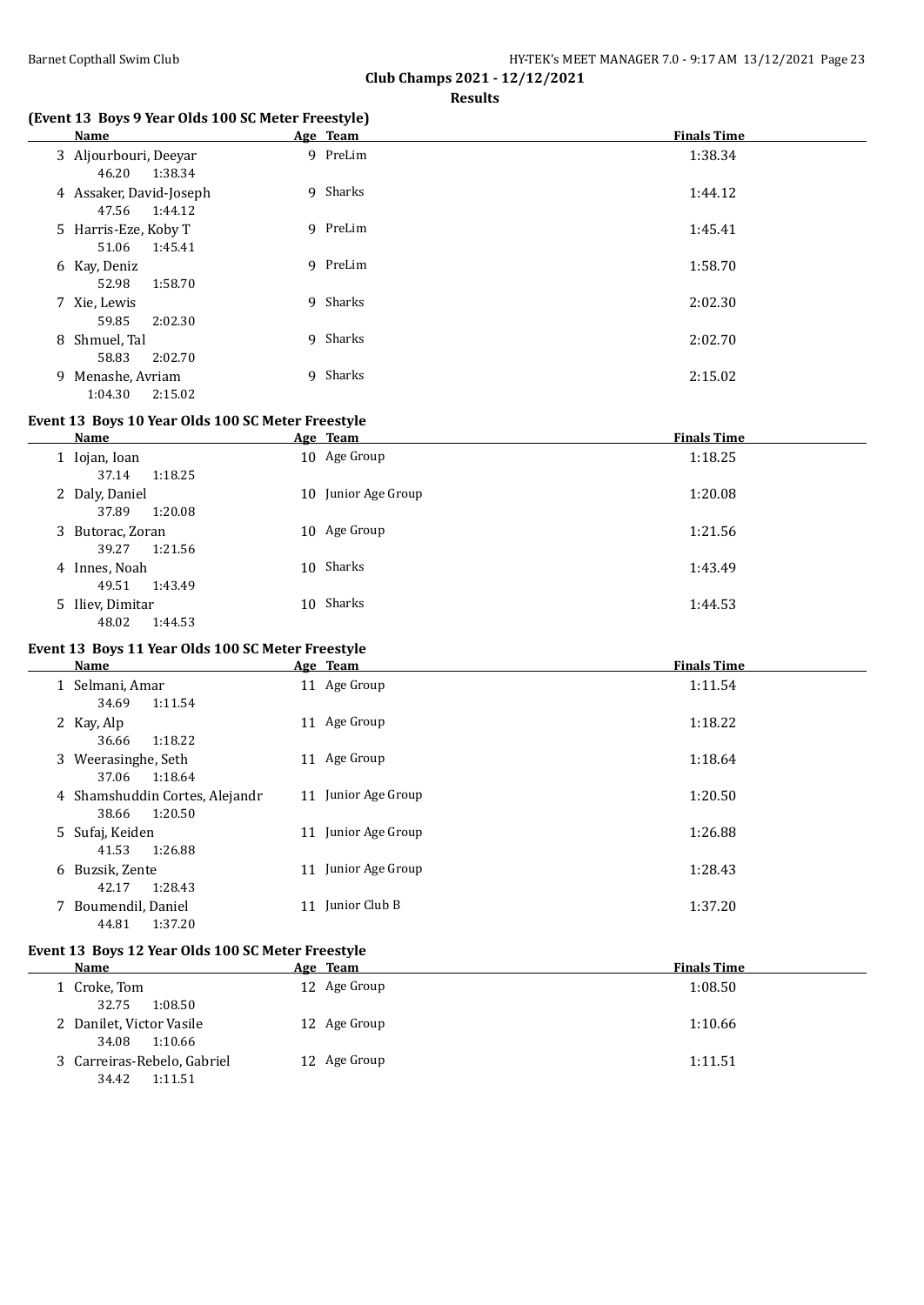| Name                                              | (Event 13 Boys 12 Year Olds 100 SC Meter Freestyle)<br>Age Team | <b>Finals Time</b> |
|---------------------------------------------------|-----------------------------------------------------------------|--------------------|
| 4 Ionel-Asauleac, Andrew<br>34.39<br>1:11.80      | 12 Age Group                                                    | 1:11.80            |
| 5 Kaye, Joe<br>34.95<br>1:12.63                   | 12 Age Group                                                    | 1:12.63            |
| 6 Takemoto, Yuto<br>35.60<br>1:13.52              | 12 Senior Club A                                                | 1:13.52            |
| 7 Kanok, Adam<br>41.66<br>1:30.11                 | 12 Junior Club A                                                | 1:30.11            |
| Event 13 Boys 13 Year Olds 100 SC Meter Freestyle |                                                                 |                    |
| <b>Name</b>                                       | Age Team                                                        | <b>Finals Time</b> |
| 1 Selmani, Yassin<br>30.47<br>1:04.24             | 13 Senior Squad                                                 | 1:04.24            |
| 2 Jelbaoui, Amir<br>30.68<br>1:06.02              | 13 Senior Club A                                                | 1:06.02            |
| 3 Smlsal, Alfred<br>35.49<br>1:12.56              | 13 Senior Club A                                                | 1:12.56            |
| Event 13 Boys 14 Year Olds 100 SC Meter Freestyle |                                                                 |                    |
| Name                                              | Age Team                                                        | <b>Finals Time</b> |
| 1 Flynn, Thomas<br>28.51<br>57.81                 | 14 Senior Squad                                                 | 57.81              |
| 2 Sinnott, Dante<br>28.66<br>58.56                | 14 Senior Squad                                                 | 58.56              |
| 3 Harris-Eze, Kene<br>29.08<br>59.25              | 14 Senior Squad                                                 | 59.25              |
| 4 Daryanani, Jai<br>29.43<br>1:00.87              | 14 Senior Club A                                                | 1:00.87            |
| Event 13 Boys 15 Year Olds 100 SC Meter Freestyle |                                                                 |                    |
| Name                                              | Age Team                                                        | <b>Finals Time</b> |
| 1 Tomkins, Jake<br>28.02<br>57.46                 | 15 Senior Squad                                                 | 57.46              |
| 2 Smlsal, Albert<br>32.63<br>1:07.26              | 15 Senior Club A                                                | 1:07.26            |
| 3 Assaker, Brayan                                 | 15 Senior Club B                                                | 1:07.79            |
| 31.86<br>1:07.79                                  |                                                                 |                    |
| Event 13 Boys 16 & Over 100 SC Meter Freestyle    |                                                                 |                    |
| <b>Name</b>                                       | Age Team                                                        | <b>Finals Time</b> |
| 1 Quiddington, Harvey<br>28.96<br>58.89           | 17 Senior Squad                                                 | 58.89              |
| 2 Kaye, James<br>28.50<br>59.03                   | 16 Senior Squad                                                 | 59.03              |
| Event 14 Girls 6-8 100 SC Meter Freestyle         |                                                                 |                    |
| Name                                              | Age Team                                                        | <b>Finals Time</b> |
| 1 Hedger, Isabelle<br>47.94<br>1:43.13            | 8 PreLim                                                        | 1:43.13            |
| 2 Koufi, Camilla<br>57.44<br>2:02.50              | 8 Sharks                                                        | 2:02.50            |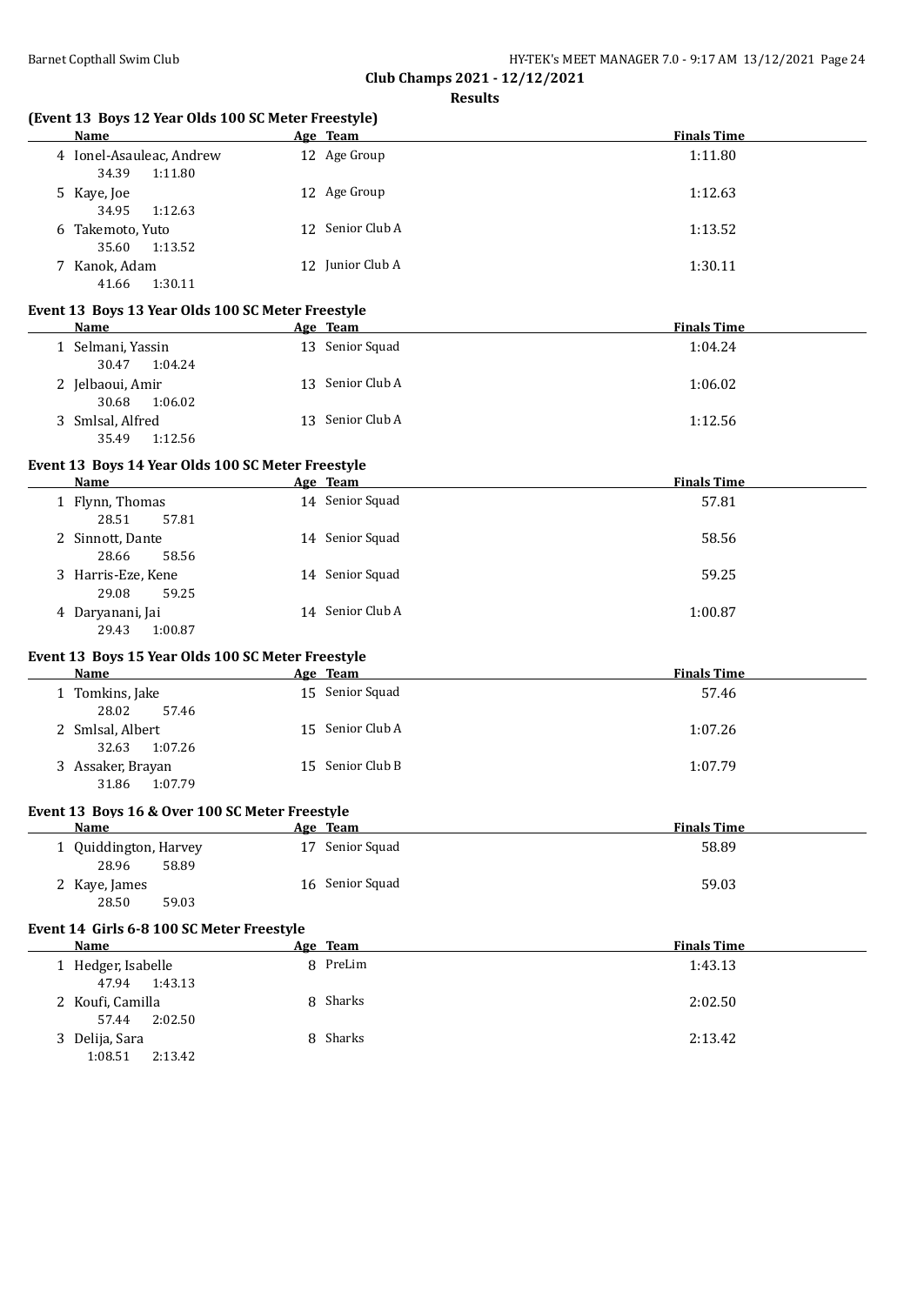$\mathbf{r}$ 

|                               | HY-TEK's MEET MANAGER 7.0 - 9:17 AM 13/12/2021 Page 25 |  |
|-------------------------------|--------------------------------------------------------|--|
| Club Champs 2021 - 12/12/2021 |                                                        |  |

**Results**

#### **Event 14 Girls 9 Year Olds 100 SC Meter Freestyle**

| Name                                   | Age Team    | <b>Finals Time</b> |
|----------------------------------------|-------------|--------------------|
| 1 Mirza, Amelie<br>38.65 1:21.34       | 9 Age Group | 1:21.34            |
| 2 Osele, Isabella<br>43.70<br>1:29.58  | 9 PreLim    | 1:29.58            |
| 3 Onobrauche, Sara<br>45.31 1:32.97    | 9 PreLim    | 1:32.97            |
| 4 Shah, Sareena<br>46.97<br>1:39.16    | 9 PreLim    | 1:39.16            |
| 5 Rayan, Aleeza<br>47.51 1:41.01       | 9 PreLim    | 1:41.01            |
| 6 Takemoto, Kanon<br>49.79 1:44.88     | 9 PreLim    | 1:44.88            |
| 7 Menashe, Racheli<br>49.58<br>1:45.08 | 9 PreLim    | 1:45.08            |
| 8 Kotak, Aarya<br>1:51.02<br>51.86     | 9 PreLim    | 1:51.02            |

#### **Event 14 Girls 10 Year Olds 100 SC Meter Freestyle**

| Name                                                                | Age Team            | <b>Finals Time</b> |
|---------------------------------------------------------------------|---------------------|--------------------|
| 1 Nosinova, Sofia<br>37.04<br>1:16.75                               | 10 Age Group        | 1:16.75            |
| 2 Jelbaoui, Leyla<br>15.24<br>1:17.23                               | 10 Age Group        | 1:17.23            |
| 3 Hayakawa, Jui<br>39.65<br>1:22.89                                 | 10 Age Group        | 1:22.89            |
| 4 Lazarevic, Sofia<br>41.00<br>1:27.56                              | 10 Junior Age Group | 1:27.56            |
| 5 Demetriou, Sofia<br>41.91<br>1:28.85                              | 10 Junior Age Group | 1:28.85            |
| 6 Anyanwu, Greatwin<br>43.17<br>1:29.60                             | 10 Junior Age Group | 1:29.60            |
| 7 Nastiuc Blanar, Roberta<br>44.09<br>1:31.40                       | 10 PreLim           | 1:31.40            |
| 8 Kaye, Ava<br>48.67<br>1:46.09                                     | 10 PreLim           | 1:46.09            |
| 9 Soni, Gia<br>49.29<br>1:53.38                                     | 10 PreLim           | 1:53.38            |
| 10 Denis-Hajali, Nolwen                                             | 10 Sharks           | 1:59.15            |
| 1:59.15<br>52.66<br>11 Nikoukar-Mojarad, Persis<br>56.05<br>2:02.11 | 10 Sharks           | 2:02.11            |

## **Event 14 Girls 11 Year Olds 100 SC Meter Freestyle**

| Name                                   | Age Team     | <b>Finals Time</b> |
|----------------------------------------|--------------|--------------------|
| 1 Olszewska, Nadia<br>1:11.88<br>34.47 | 11 Age Group | 1:11.88            |
| 2 Alden, Amelia<br>38.72<br>1:19.70    | 11 Age Group | 1:19.70            |
| 3 Hayakawa, Mei<br>1:22.68<br>37.39    | 11 Age Group | 1:22.68            |
| 4 Woolfe, Sophia<br>44.33<br>1:34.59   | 11 PreLim    | 1:34.59            |